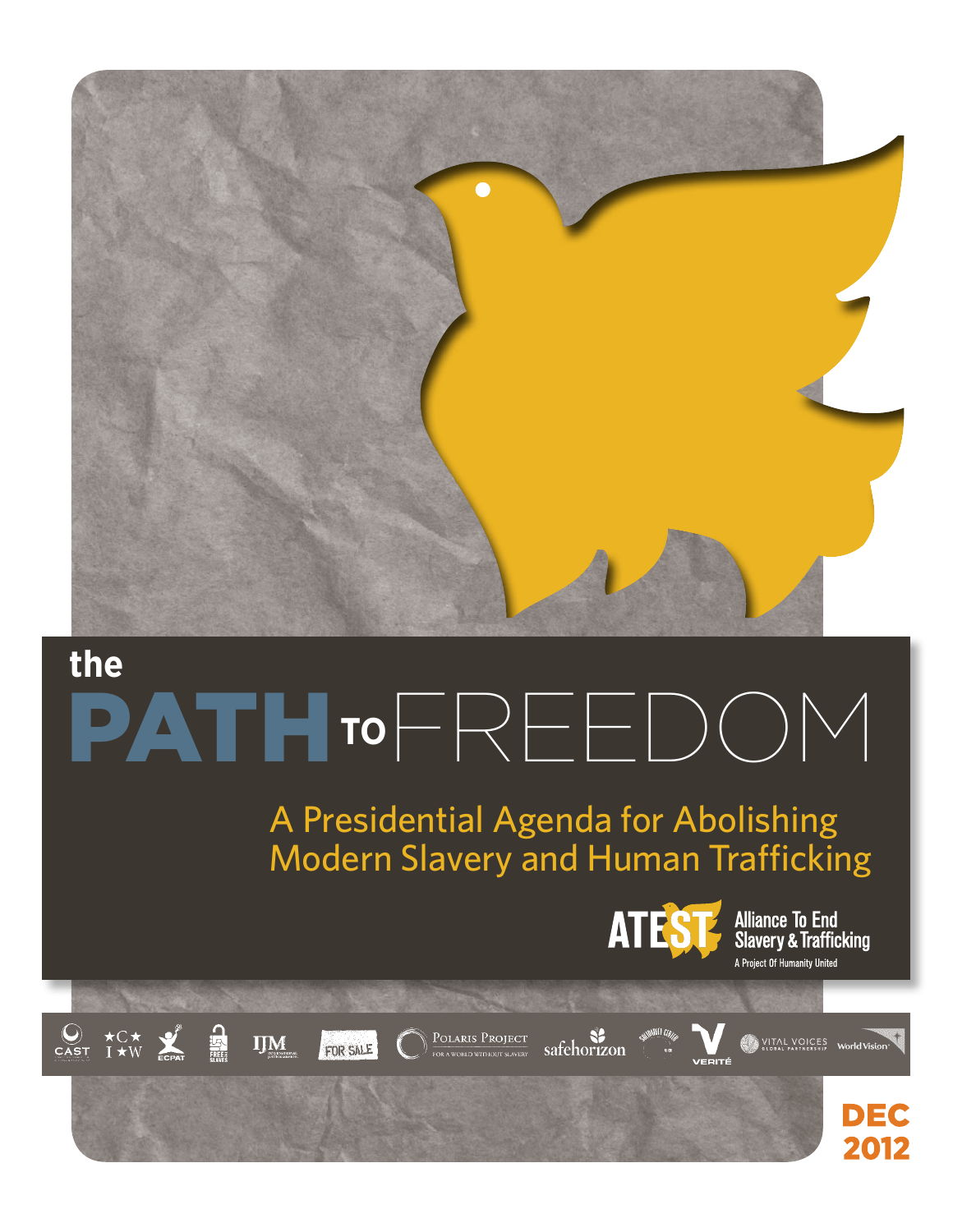# **ABOUTATEST**

The Alliance to End Slavery and Trafficking (ATEST) is a coalition of U.S.-based human rights organizations working to end modern-day slavery and human trafficking in the United States and around the world. We advocate for lasting solutions to prevent labor and sex trafficking, hold perpetrators accountable, ensure justice for victims and empower survivors with tools for recovery.

Our collective experience implementing programs at home and abroad provides our coalition an unparalleled breadth and depth of expertise. Together, we are committed to ensuring that:

- > Corporations and government supply chains are free from human trafficking, forced labor and other forms of modern slavery.
- > Corporations or governments that recruit and hire workers, directly or through labor brokers, do so ethically.
- > Federal, state and local governments do not treat victims as criminals and instead, provide survivors with comprehensive services and access to justice.

#### **Contact**

David Abramowitz *Vice President, Policy and Government Relations* Humanity United dabramowitz@humanityunited.org

Cory Smith ATEST csmithhu@gmail.com

1700 Pennsylvania Ave, NW Suite 520 Washington, D.C. Tel: 202-503-3200 info@endslaveryandtrafficking.org www.endslaveryandtrafficking.org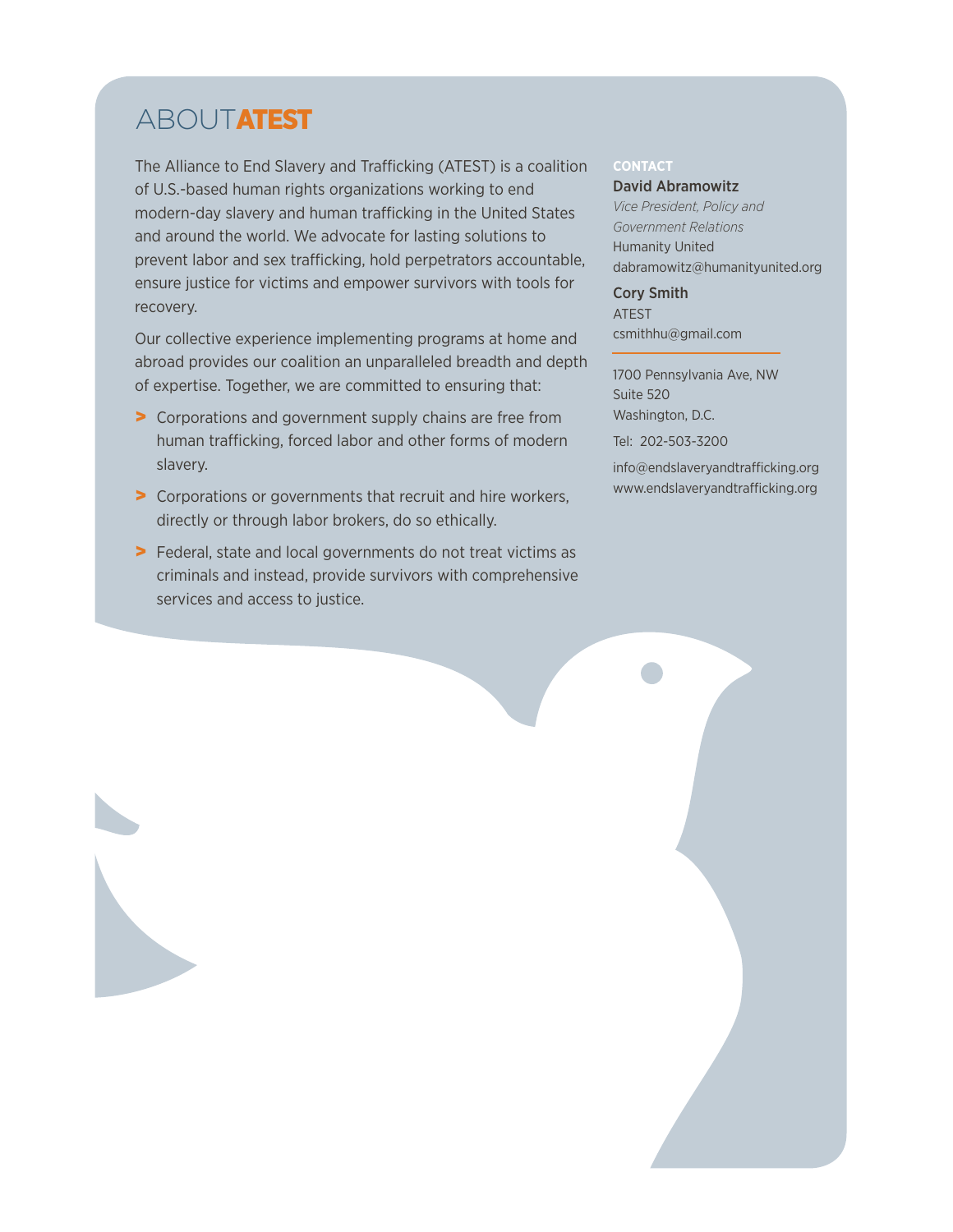# **Table**of**Contents**

| <b>RECOMMENDATIONS</b>                                 |
|--------------------------------------------------------|
| <b>I.</b> Develop a National Action Plan To Combat     |
|                                                        |
| <b>III.</b> Support Transparency and Accountability in |
|                                                        |
| V. Support New Collaborations Between the              |
|                                                        |
|                                                        |

# Acknowledgement

The Alliance to End Slavery and Trafficking extends a special thanks to Leah Greenberg for her invaluable assistance and dedication in producing this report.

Humanity United, a foundation dedicated to building peace and advancing human freedom, founded ATEST in 2007, initially as a pilot project to strengthen U.S. laws and increase federal resources dedicated to anti-trafficking efforts. ATEST formalized its alliance in 2009 with a broadened mission, and has expanded to include 12 organizations.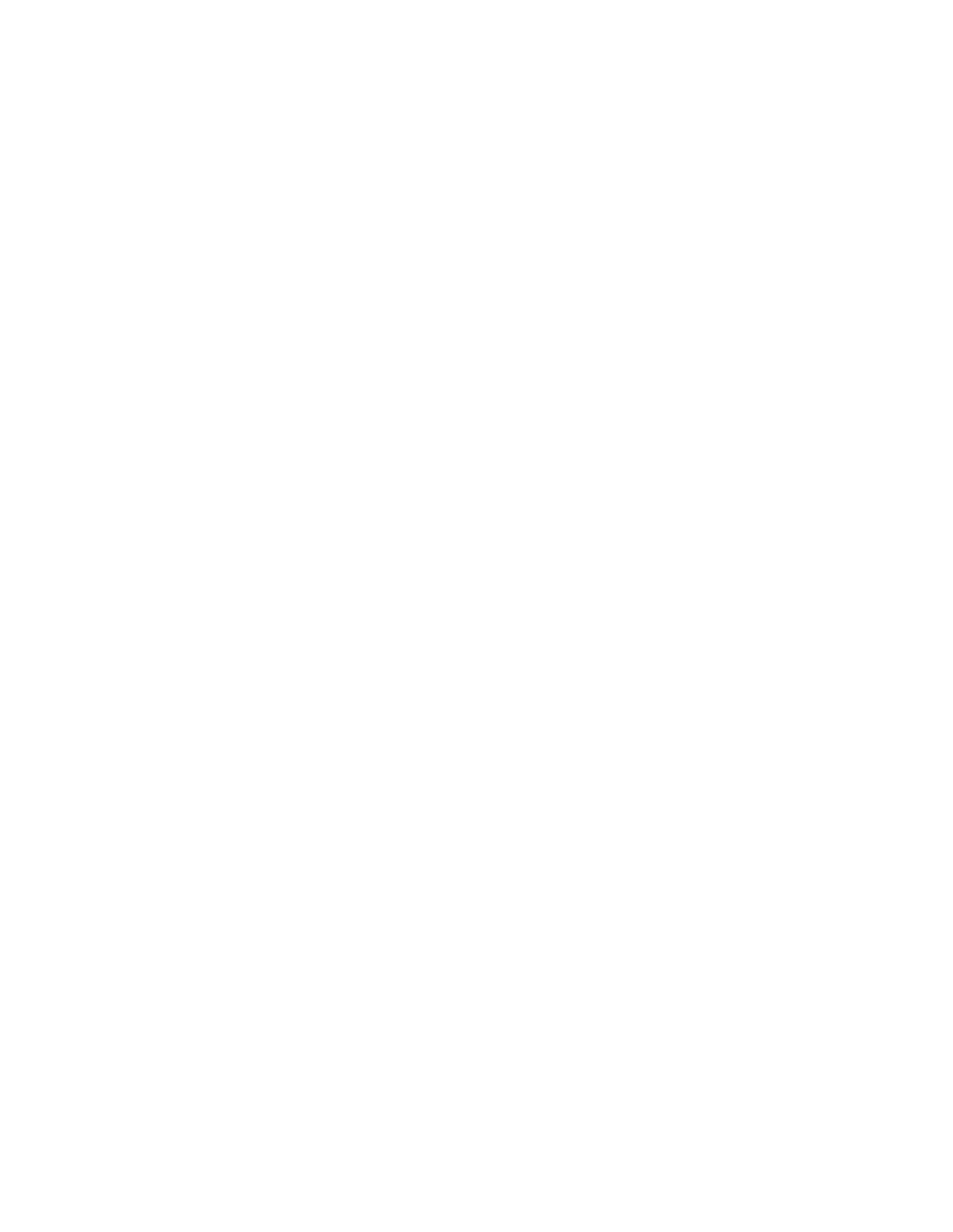# **Introduction**

One hundred and fifty years ago President Lincoln signed the Emancipation Proclamation. Tragically, an estimated twenty-seven million men, women and children around the world are still enslaved today—toiling in factories and fields, in mines and in brothels, on ships and on the streets. Illegal everywhere, human trafficking, forced labor, and other forms of modern-day slavery exist worldwide, including here in the United States. As President Obama indicated in his speech at the Clinton Global Initiative in September 2012, the existence of this injustice is "a debasement of our common humanity," which "must be called by its true name—modern slavery."

Human trafficking is a grave human rights challenge and a source of immense profit that fuels illicit networks around the world. The United Nations Office on Drugs and Crime estimates that human trafficking reaps \$32 billion in profits for criminal gangs, undermining stability and the rule of law in the countries where they operate. Human trafficking, forced labor, and other forms

of modern-day slavery are also sources of immense profit for unscrupulous and corrupt businesses and employers.

The United States has recognized that it has a unique and critical role in leading the fight against human trafficking and modern-day slavery and has made significant advances in combating this scourge, protecting victims of trafficking, prosecuting offenders, and improving awareness and prevention efforts. However, serious challenges remain. This report by the Alliance to End Slavery and Trafficking (ATEST)—a coalition of twelve U.S.-based human rights organizations with anti-trafficking and anti-slavery programs in the United States and around the world—is a road map for the Obama Administration as it begins its second term. Most importantly, the Administration must:

- › Develop a National Action Plan based on a "whole of government approach" that coordinates all available resources and tools instead of providing piecemeal solutions;
- > Back up its commitment to fighting human trafficking and modern-day slavery with an FY14 budget request that fully funds critical initiatives;
- › Begin immediately to work with Republicans and Democrats in Congress to reauthorize the lapsed Trafficking Victims Protection Act (TVPA), which provides critical resources and new tools in the fight against human trafficking and modern-day slavery; and

#### **The Role of Survivors in Combating Trafficking and Slavery**

Survivors of human trafficking and modern-day slavery must play an essential role in any government or agency action plan to combat modern-day slavery. As survivors of this crime they are one of the best resources to understand how the U.S. government can ensure a victim-centered approach to addressing modern-day slavery and prevent this crime from occurring in the first place. Too often, survivor voices remain absent from important discussions and decisions concerning promising practices, protocols for services, and other tools to combat modern-day slavery.

- › Survivors should be treated as stakeholders. Survivors are more than just a story; they need to be viewed as important participants in discussions on human trafficking.
- › Survivors should be invited to and included in planning high-level meetings and conferences on human trafficking.
- › Survivors should review and provide feedback on government-developed trainings.
- › Survivor-led organizations should be supported.
- › Survivors should be encouraged to develop or invited to provide input and feedback on promising practices and protocols for services.
- › All types of survivor voices should be represented, including foreign national and U.S citizen survivors of sex and labor trafficking.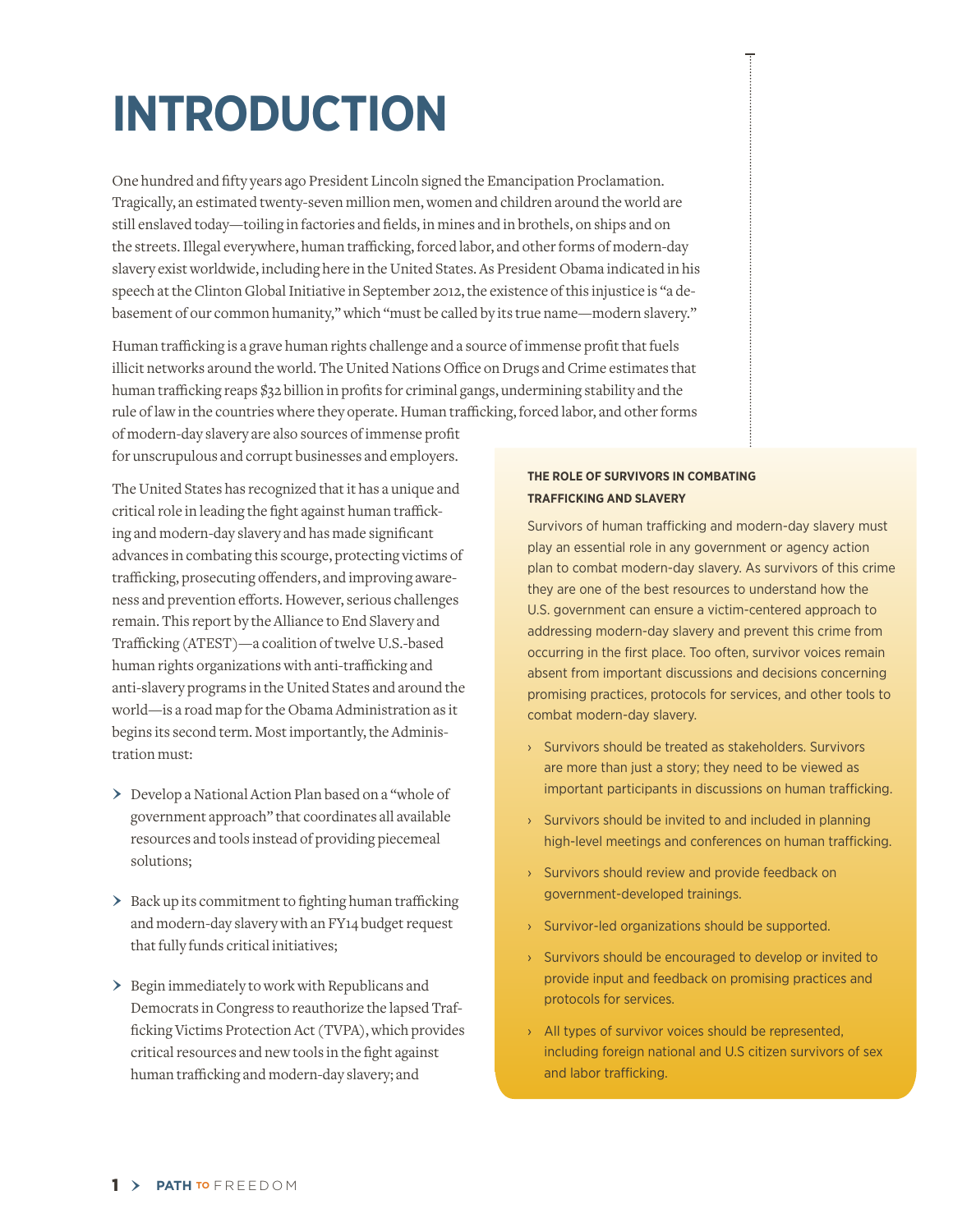› Partner with willing countries to create innovative, focused and comprehensive approaches to combat human trafficking, forced labor, and other forms of modern-day slavery around the world.

 $2 >$ 

↨

 $\hat{\cdot}$ 

In 2015, the United States will commemorate the 150th year since the 13th Amendment to the United States Constitution was adopted by a bipartisan majority in Congress, and ratified by the states, legally abolishing slavery in the United States forever. It is time to make this commitment a reality, not only in the United States but around the world.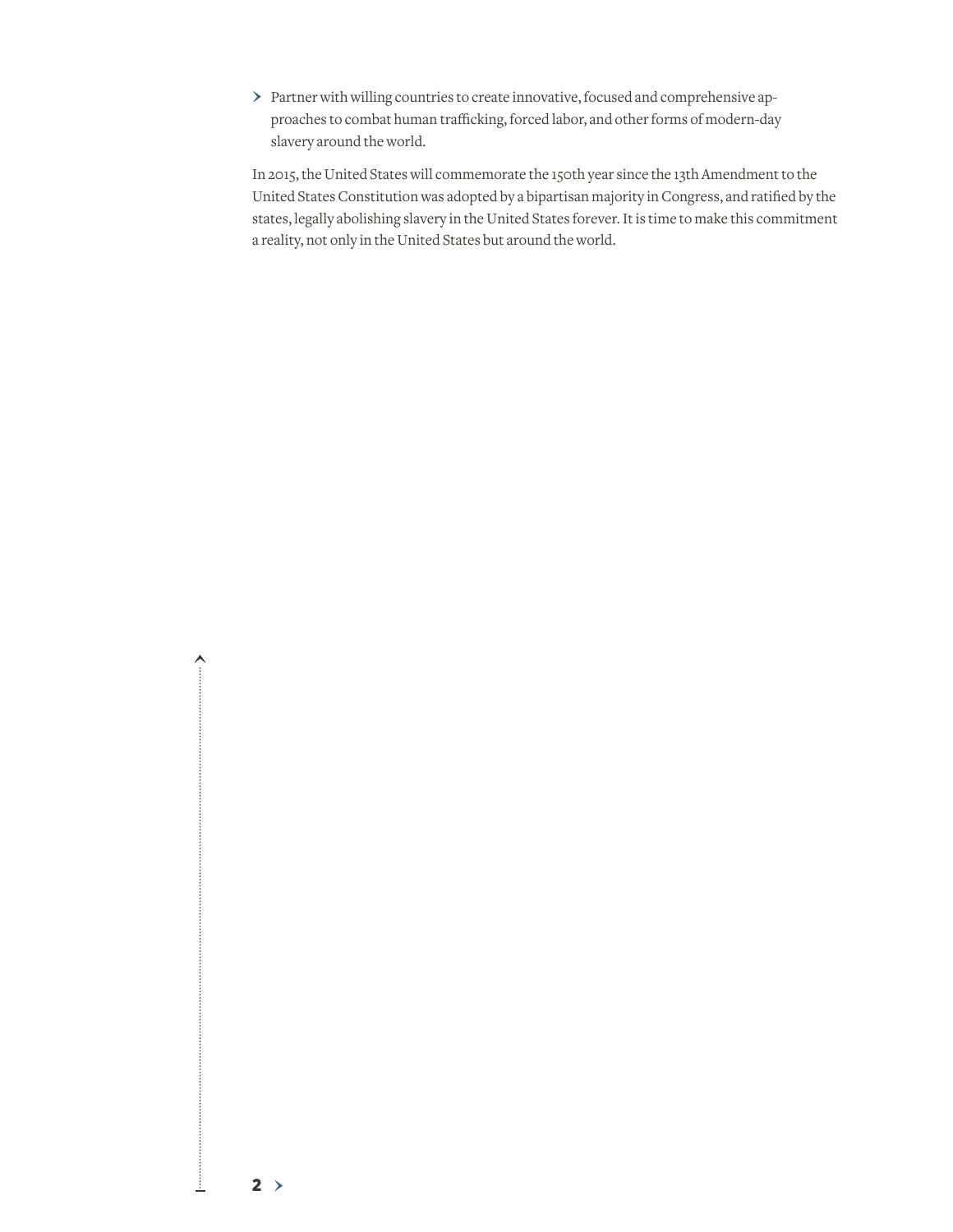# **Executive Summary** Recommendations

#### $>$  THE PRESIDENT SHOULD COMMIT TO DRAFTING A U.S. NATIONAL ACTION PLAN on Human Trafficking and Modern-Day Slavery in the next 12 months.

The complexity of the government's response to human trafficking, forced labor, and other forms of modern-day slavery requires a comprehensive strategy that engages the government on every level and ensures that policies, laws, and implementing agencies are properly coordinated. Drawing from the initiatives already announced by the President earlier this year, the plan should include specific directives on victim assistance, investigation and prosecution, research and data collection, training and implementation, and corporate and public engagement. To make sure that this plan is both formulated and implemented, the President should promote a high level of White House staff engagement.Continuing action out of the White House will ensure that international and domestic agencies are accountable for making progress on these issues. This engagement should include a designated staff person who is responsible and accountable on domestic issues and who will improve coordination both within the White House and between agencies.

#### $>$  THE PRESIDENT SHOULD MAKE REAUTHORIZATION OF THE TRAFFICKING Victims Protection Act (TVPRA) a priority for his legislative agenda. The TVPRA has strong bipartisan support and provides critical resources and new tools

in the fight against human trafficking and modern-day slavery. It should be reauthorized immediately.

### › The President should submit an FY2014 Budget Request to Congress that funds federal anti-trafficking programs at no less than the levels authorized by the Trafficking Victims Protection REAUTHORIZATION ACT OF 2008. Congress has set levels for funding for a wide range

of federal agencies, both for domestic and international programs, below authorized levels. The President should request at a minimum the amount authorized for the last applicable year of the TVPRA. ATEST specifically requests the fully authorized funding for the Anti-Trafficking in Persons program at the Department of Health and Human Services (HHS) and the State Department Office to Monitor and Combat Human Trafficking (J/TIP) as these entities are central to addressing international and domestic human trafficking.

## › The United States should embrace an innovative, focused and comprehensive approach to combating human trafficking, forced labor, and other forms of modern-day slavery around the world.

ATEST recommends that the President designate 15 focus countries, in consultation with local and international anti-trafficking organizations and national governments, to innovate comprehensive strategies to secure relief for victims, deter and prosecute perpetrators, provide care and reintegration, and sustainably and measurably eradicate the crime of trafficking. The Departments of State and Labor, United States Agency for International Development (USAID) and other relevant agencies should all have a role in implementing this focus strategy, including funding complementary prevention strategies.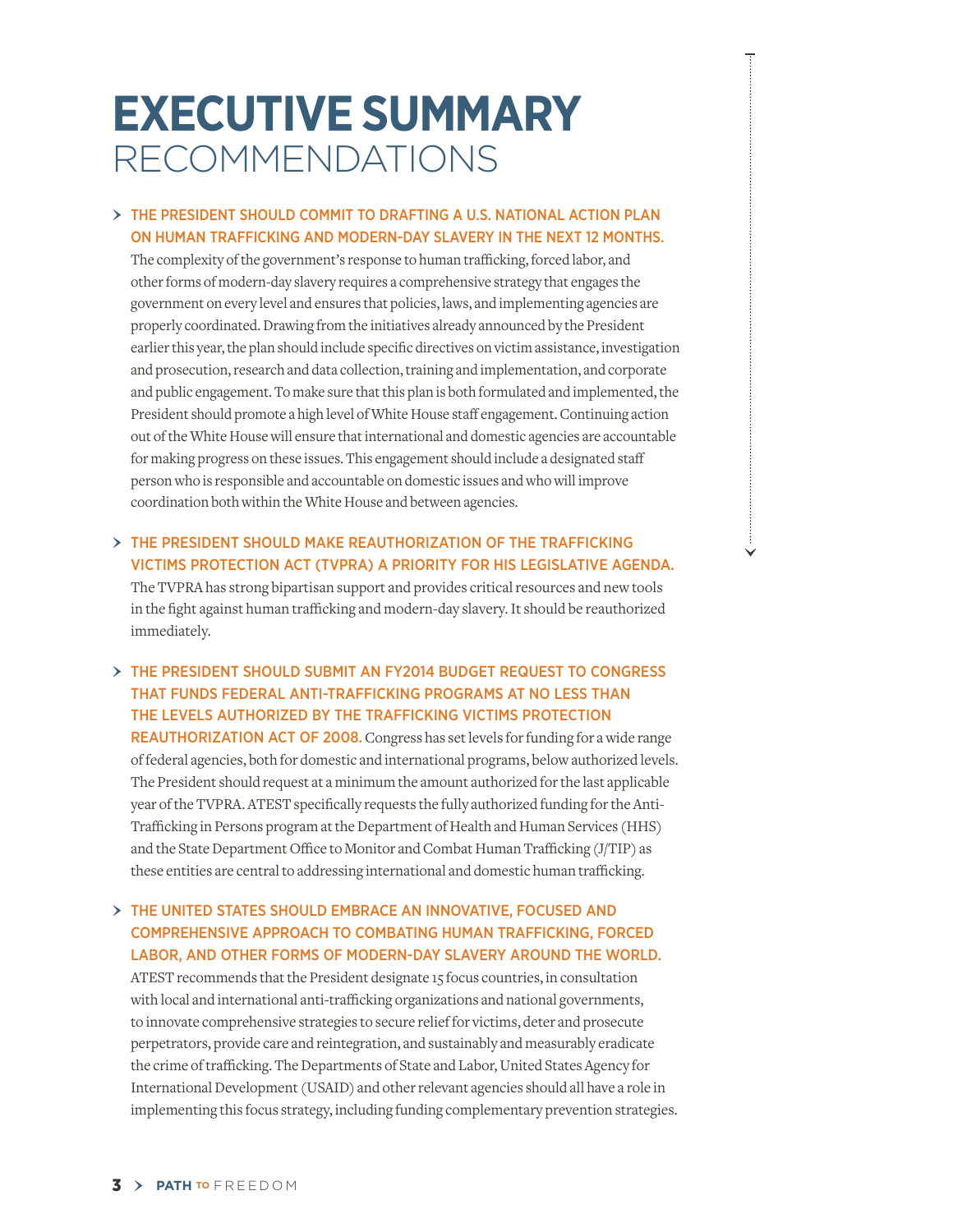Angela was enslaved for 7 years in Saudi Arabia. When the family she worked for brought her to the United States, she received a pamphlet from the consulate office. Three days after she arrived in the United States she was finally able to escape from the abuse of her traffickers by calling the number on the pamphlet for help.

 $\lambda$ 

# › The Administration should continue to promote transparency and accountability in government and private sector supply chains

AND OTHER BUSINESS OPERATIONS. The Administration should work expeditiously to effectively implement the recently signed Executive Order titled Strengthening Protections Against Trafficking in Persons in Federal Contracts, including supporting ongoing efforts to pass legislative authority to complement this initiative. The Administration should also support legislation that would require companies to disclose steps they are taking to eliminate human trafficking and modern-day slavery within their supply chains, and should enforce requirements for business transparency in relation to conflict minerals from the Democratic Republic of Congo as set forth in new rules promulgated by the Securities and Exchange Commission (SEC). The President should also convene business leaders, worker or union representatives, and other experts to encourage further examination of transparency in corporate and government supply chains, and should support the development of projects that provide consumers with information on modern-day slavery, forced labor and human trafficking in supply chains.

#### › The President should support efforts to improve services for victims of human trafficking found in the United States. The

Administration should increase resources available to victims while refining its approach to victim services. This includes increasing funding to meet the long-term, comprehensive needs of survivors, while ensuring that all victims of trafficking are treated equally and receive the services that they need. It also requires adopting a consistently victimcentered approach across government in order to ensure that victims of human trafficking are not arrested, charged, prosecuted, or deported because of criminal or administrative violations incident to their trafficking situations, and that there is proper coordination among agencies involved in providing services to survivors. These recommendations should be reflected in the interagency strategic action plan on victim services announced by the President in his September 2012 speech, and implemented by a standing victim services working group in the Senior Policy Operating Group (SPOG).

#### › The Administration should undertake a comprehensive annual count of human trafficking victims identified in the United States.

There is currently no comprehensive mechanism for counting all trafficking victims in the U.S in a consistent and uniform manner. This lack of data continues to hamper the formation of an effective anti-trafficking response. The President, acting through the President's Interagency Task Force (PITF), should develop a plan to achieve an accurate annual count of all victims of human trafficking identified in the United States that takes into account current data collection occurring in various government agencies and pursuant to 22 USC  $\frac{57103(d)}{3}$ . Such an effort could be supplemented by federally funded academic surveys to determine prevalence in key hot spots or nationwide. This is a significant undertaking and would require appropriate funding.

#### $>$  THE ADMINISTRATION SHOULD DESIGNATE THE HHS-FUNDED NATIONAL Human Trafficking Resource Center (NHTRC) hotline as the primary human trafficking national hotline for the United States. Several agencies and departments currently have their own human trafficking-specific hotlines,

which creates confusion and hinders coordination. Establishing a single governmentsupported national hotline would eliminate duplication of efforts, increase efficiency

4 ›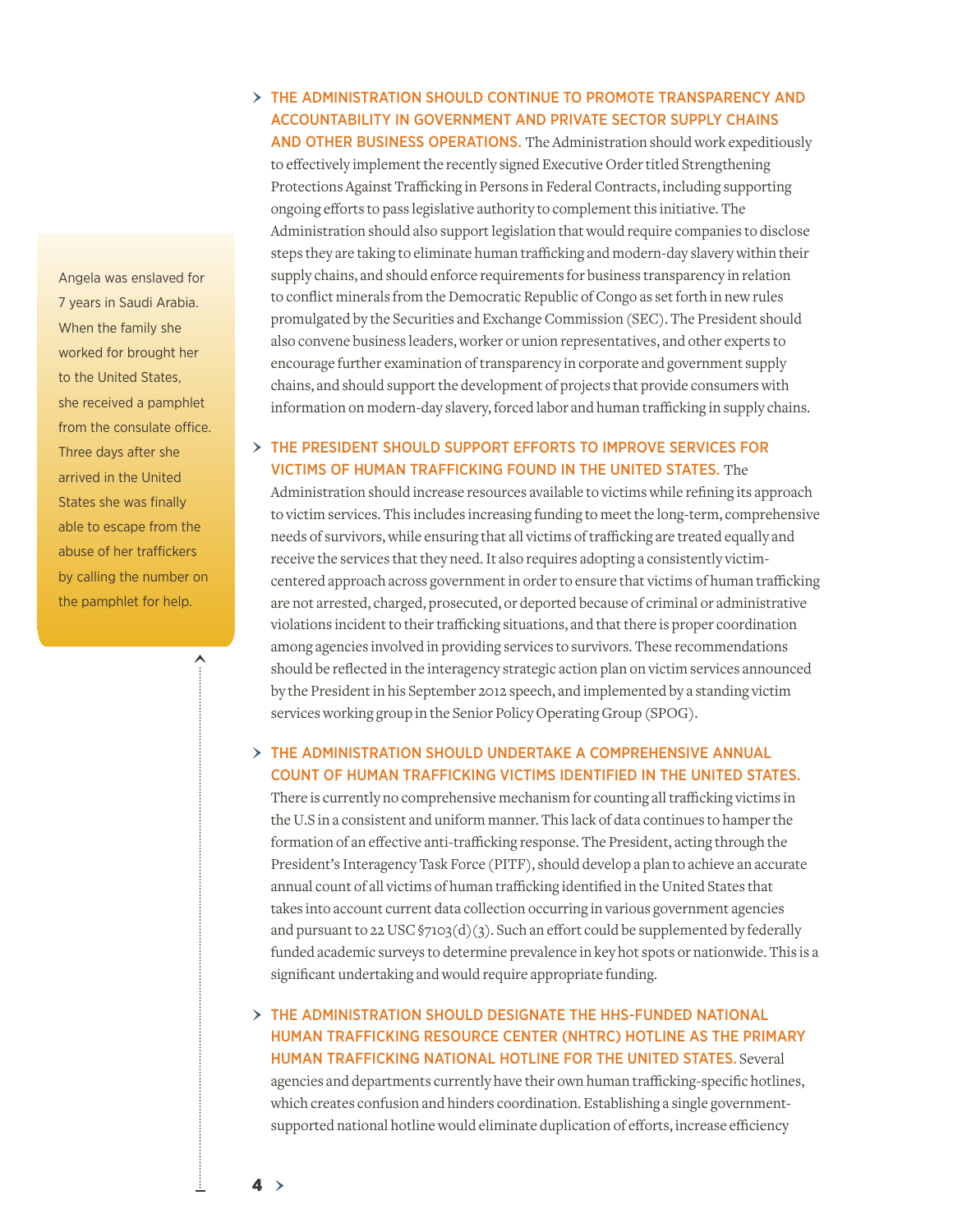and streamline the government response to human trafficking. Federal agencies should use a single hotline to access victim services, training and technical assistance, and comprehensive anti-trafficking tools; and to connect with federal, state, and local law enforcement, government agencies, services providers, and other key stakeholders regarding victims and cases.

 $>$  THE ADMINISTRATION SHOULD IMPROVE PREVENTION AND SCREENING

EFFORTS ACROSS GOVERNMENT. This includes instituting agency-wide training for relevant agencies such as the Departments of Justice, Labor, and HHS, expanding on successful efforts like the State Department's 'Know Your Rights' campaign, and developing guidance on screening for signs of human trafficking in high-risk populations, such as runaway and homeless youth and immigrant/migrant workers. It also means reexamining visa programs in which human trafficking is known or suspected to have occurred, and increasing screening for worker rights violations, to ensure that legitimate visa programs are not used for human trafficking.

 $>$  THE ADMINISTRATION SHOULD PROTECT MIGRANT WORKERS FROM HUMAN trafficking by foreign labor recruiters. This includes implementation of the Executive Order, issuing revised regulations pertaining to key visa categories, and supporting legislation that ensures oversight and accountability of foreign labor recruiters to prevent human trafficking, the elimination of all recruitment fees, and provides information to workers to make them less vulnerable to exploitation and abuse, either in the TVPA reauthorization or as standalone legislation.

› The Administration should leverage the growing national momentum around the issue of child trafficking in the United States to commence a national dialogue on the topic with state child welfare administrators, juvenile justice officials, and other important stakeholders. This conversation should include promising practices for preventing and serving child trafficking victims in the child welfare system, guidelines for shelter facilities for trafficked children, and the need for trauma informed training and assessment tools for child welfare officials and all HHS grantees working with this at-risk population in order to better identify and serve human trafficking cases.

Eighteen workers from the Philippines, both men and women, entered the United States lawfully on H-2B visas. They were told that if they left their employer they would be hunted down by the police and blacklisted. When someone did escape, a wanted poster was posted in the house where the workers were kept and workers were told that the man who escaped was in jail. Workers were terrified to report what had happened to anyone because they had taken out huge loans from labor recruiters in their home country and knew they would lose their family's homes and property because of this debt.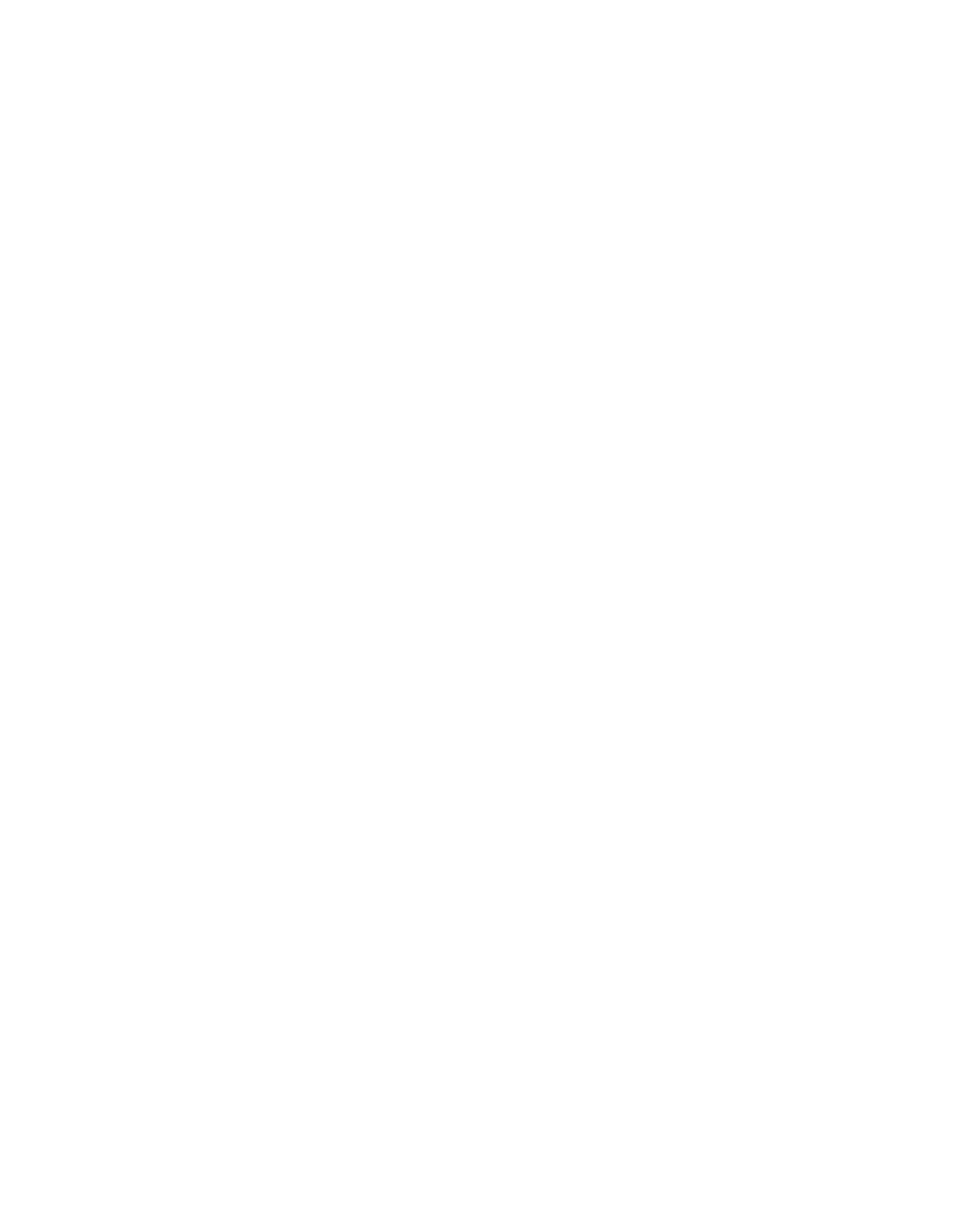# **The Path to Freedom** A Presidential Agenda for Abolishing Modern Slavery and Human Trafficking

# **Develop a National Action Plan To Combat Human** Trafficking and Modern-Day Slavery

The recommendations outlined in this memorandum touch upon many of the roles that the federal government plays in the fight against human trafficking, forced labor, and other forms of modern-day slavery. They also demonstrate the need for an integrated, comprehensive whole of government strategy that ensures that policies, laws, regulations and implementing agencies complement each other and maximize impact. Therefore, the President should direct the President's Interagency Task Force (PITF) to develop within the next twelve months a comprehensive National Action Plan on Human Trafficking and Modern-Day Slavery. This plan should include specific directives on coordination among foreign affairs and domestic agencies on victim assistance, investigation and prosecution, research and data, training and implementation, and corporate and public engagement.

One important element of developing a National Action Plan and implementing the initiatives announced in September 2012 will be coordination between the White House and the existing interagency structure. To make sure that this plan is both formulated and implemented, the President should promote a continued high level of White House engagement.Continuing action out of the White House will ensure that international and domestic agencies are accountable for making progress on these issues. To this end, the White House should designate a staff person who is responsible and accountable on domestic trafficking issues to improve coordination both within the White House and between agencies. Representatives of the White House from both the national security and domestic side should continue to participate in the Senior Policy Operating Group (SPOG), chaired by the Ambassador-at-Large to Combat Trafficking in Persons, to ensure cooperation with that body in the lead up to the annual PITF meeting, and the White House should continue to use the interagency process to support the SPOG and the PITF as appropriate.

# **II.** Promote Key Federal Legislation and Funding

#### A. *Reauthorize the Trafficking Victims Protection Act(TVPA)*

It has been over a year since the expiration of the most recent authorization of the TVPA in 2008. As the President indicated in this September 2012 speech, reauthorizing the TVPA is critical and should be a bipartisan "no-brainer." Congress's continued failure to reauthorize the TVPA leaves critical anti-trafficking programs vulnerable to cuts and the U.S. government without the new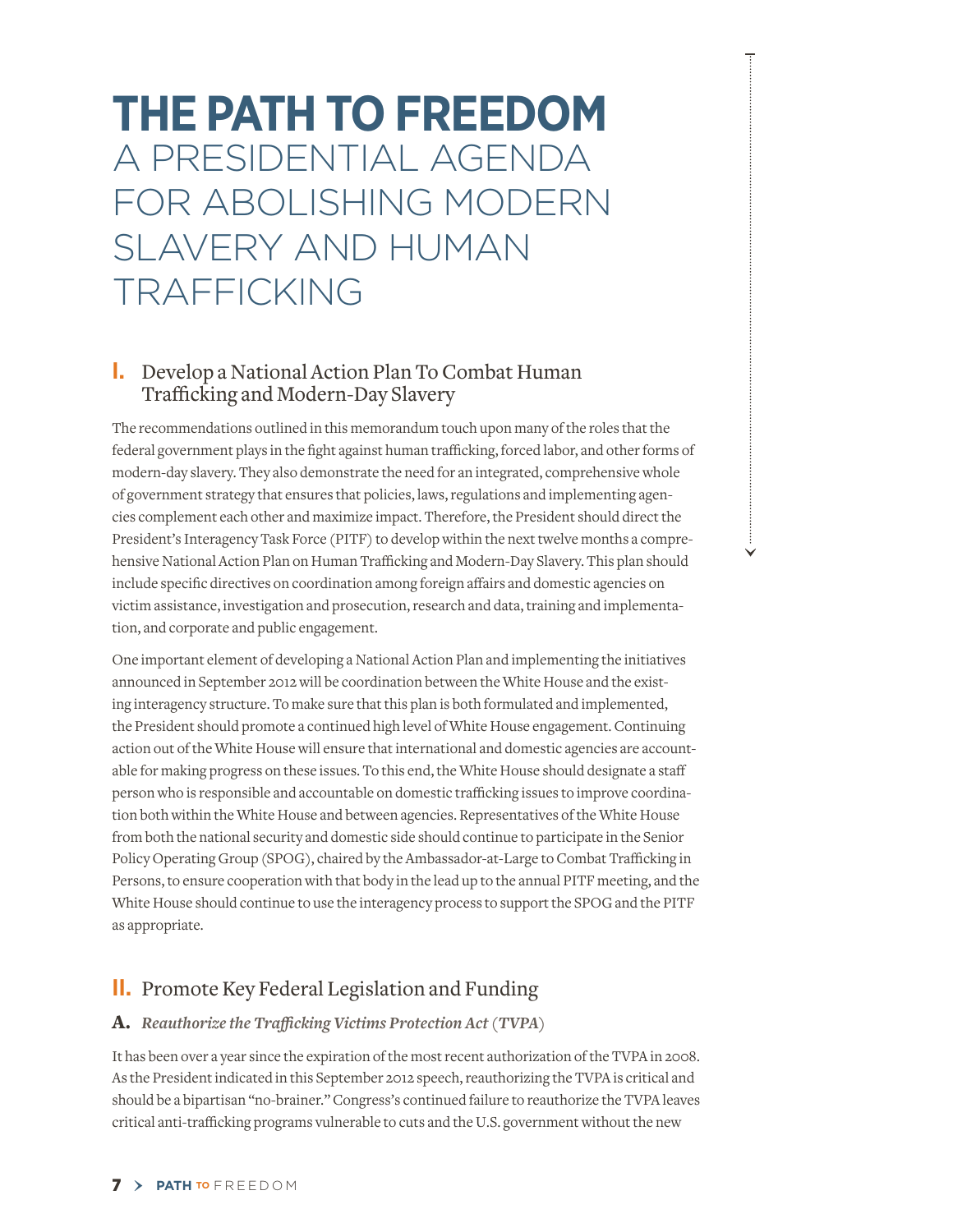tools and resources it needs to fight this constantly adapting crime, and undermines U.S. leadership internationally. The President should make reauthorization of the TVPA, which has wide bipartisan support, a priority for his legislative agenda.

#### B. *Support the Full Funding of All Authorized Accountsin the 2008 TVPRA*

The President should submit a FY2014 Budget Request to Congress that funds federal antitrafficking programs at no less than the levels authorized by the William Wilberforce Trafficking Victims Protection Reauthorization Act of 2008. Congress has set levels for funding for a wide range of federal agencies, both for domestic and international programs, and the President should request at a minimum the amount authorized for the last applicable year of that Act. Full funding for victim services, law enforcement activities, international diplomacy and grants, and awareness and prevention activities across the full range of federal agencies involved are critical to a truly whole of government approach.

At the same time, the amounts authorized in the TVPRA are modest relative to the scale of the problem. To truly address this issue in the United States and abroad, the White House must develop a long-term plan to support generous increases in funding levels to combat modern-day slavery.

#### C. *Launch an Innovative Focus Country Approach to Combating Trafficking*

Human trafficking is a critical emergency for each victim suffering from it, as well as an urgent issue for U.S. national security. Human trafficking and slavery are destabilizing forces, empowering transnational criminal groups and unscrupulous and corrupt employers while undermining governments' legitimacy and rule of law. Human trafficking is the second largest criminal industry in the world, second only to drug trafficking. Yet, for every \$32 a human trafficker earns, the U.S. government spends only ten cents fighting them. If the Administration is serious about eradicating slavery today, it needs to commit the resources and attention necessary to truly make a difference.

ATEST recommends that in his second term, the President adopt an innovative approach to fighting modern-day slavery and human trafficking abroad, based on the 'focus country' model used to successfully bring to scale treatment, care, and prevention of HIV/AIDS. The President should designate 5-15 focus countries, in consultation with international development organizations and financial institutions, national governments (both potential donors who can join this effort and potential beneficiary countries), and local civil society in potential beneficiary countries. Focus country approaches would be designed to develop innovative comprehensive strategies to secure relief from human trafficking, slavery and forced labor for victims; bring perpetrators to justice; provide care and reintegration and help potential victims and at-risk communities to protect themselves and returning survivors; and ultimately to sustainably and measurably eradicate the crime of human trafficking. This approach would demonstrate that the U.S. government, acting in partnership with international organizations, foreign governments and civil society, can measurably reduce the incidence of human trafficking in a country or region.

Under this approach, funding would be granted to governments that have demonstrated political will to address human trafficking, forced labor, and other forms of modern-day slavery, but lack the resources and infrastructure to eradicate it. Funding would depend on an agree-

8 ›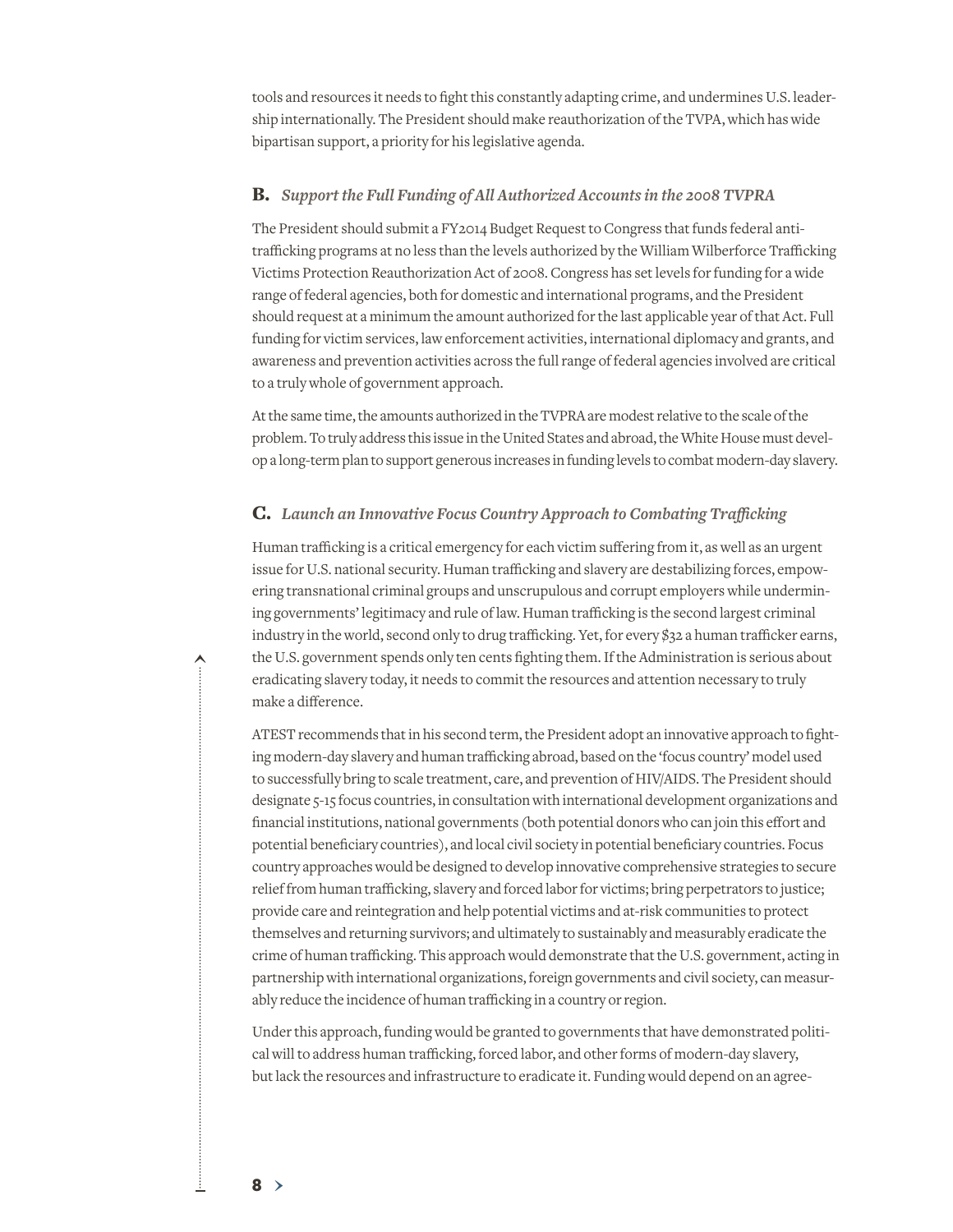ment between the U.S. and the beneficiary country on appropriate strategies, benchmarks, and fiscal transparency, much like the Millennium Challenge Corporation compacts. In order to bring to scale successful eradication strategies, this approach should provide 3-5 year funding for serious investments in prevention, care, and perpetrator accountability. Agreements between the U.S. and each focus country, and, as appropriate, other donor governments and international organizations, should include specific targets for local communities that have successfully built protective and preventive response systems, victim identification and assistance programs, perpetrator accountability mechanisms, including convictions with sentences carried out, and survivor aftercare services.

In order to take a comprehensive approach, the U.S. government and other participants should first map capacity and fund baseline studies, test strategies, and collect data in these focus countries, including past or ongoing anti-trafficking and pro-poor devel-



opment initiatives. The U.S. would then scale up and replicate human trafficking and modernday slavery eradication efforts that are found to be effective. Focus countries should be selected on the basis of demonstrated will to address the full range of trafficking issues, including trafficking for both sex and labor, in multiple sectors (e.g. manufacturing, agriculture, domestic work, fishing, etc.). This assistance will increase cooperation between the United States and countries that show a commitment to end human trafficking and modern-day slavery within their borders, while pioneering new strategies that can be scaled up and replicated.

The Department of State should take the lead on administering this focus country approach; other agencies, including the Department of Labor and USAID, could opt in to participating or work with State to support focused complementary preventive initiatives. The Department of State's Trafficking in Persons Office and regional bureaus have years of experience in developing action plans and the key mechanisms to support them. The Department of Labor similarly has been programming for years and has developed important learning, particularly in the area of combatting the worst forms of child labor. In addition, in 2012, USAID issued a new, comprehensive Counter-Trafficking in Persons Strategy that sets its own past programming within an expanded framework. Finally, the Department of Agriculture (USDA), through the work of the Consultative Group to Eliminate the Use of Child Labor and Forced Labor in Imported Agricultural Products, has set new guidelines for suppliers and is now in the process of making grants to implement these guidelines. All of these agencies, working together at the headquarters and mission level, can play an important role in implementing a focus country strategy approach. Funding for this focus country program should not come at the expense of already-funded programs, which play a critical role in supporting anti-trafficking and anti-slavery efforts around the world.

This desperate mother traveled from her village in Nepal to Mumbai, India, hoping to find and rescue her teenage daughter who was trafficked into an Indian brothel. Nepalese girls are prized for their fair skin and are lured with promises of a "good" job and the chance to improve their lives. "I will stay in Mumbai," said the mother, "Until I find my daughter or die. I am not leaving here without her."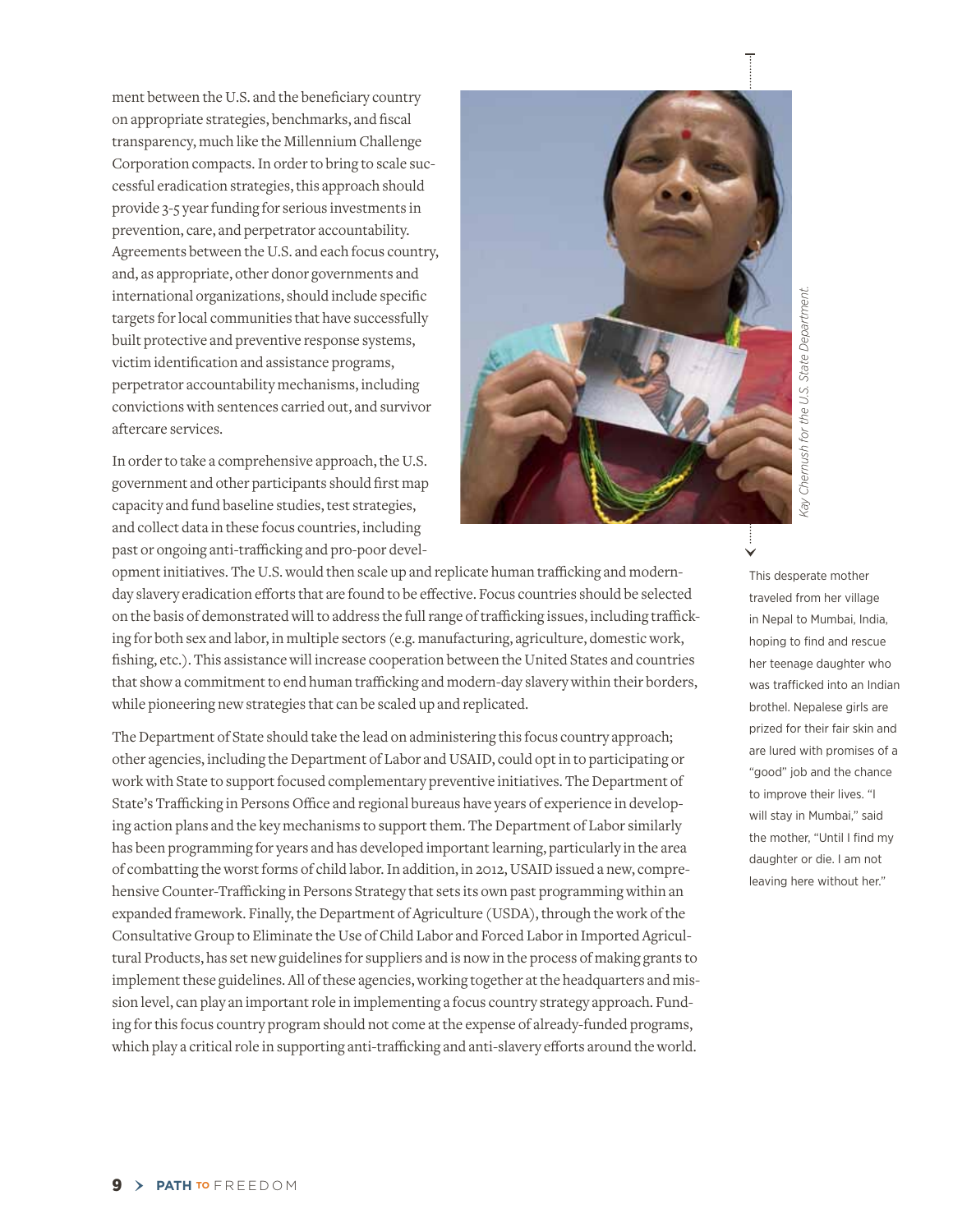# **III.** Support Transparency and Accountability in SupplyChains, in Government and the Private Sector

Increasing transparency is an essential step towards addressing human trafficking, forced labor and other forms of modern-day slavery in corporate and government supply chains. In its latest List of Goods Produced by Child Labor or Forced Labor, the Department of Labor identified 134 products from 74 countries. Yet the majority of companies remain ignorant of what items within their supply chain have been produced using trafficked or forced labor, and how their other business operations may touch human trafficking. Indeed, major U.S. companies often do not know who their suppliers are beyond their first or second tier suppliers, creating a severe lack of accountability for supplier abuses. As high-volume buyers, U.S.-based companies hold the keys to a solution.

In its first term, the Administration took important steps to support the move towards transparency and accountability, both in its own contracts and the actions of the private sector. ATEST recommends that the Administration take the following steps to advance these goals in the second term:

#### A. *Effectively Implement the Executive Order Strengthening Protections Against Trafficking in Personsin Federal Contracts*

This initiative shows that the United States can be a model for how companies can address issues in their supply chains, and generate pressure on all sectors to improve practices. The Executive Order requires timely and effective implementation. It must not be stranded as a laudatory effort, as past initiatives have been. Indeed, there have been a number of efforts to improve this process, but so far, they have not fulfilled their promise because of the ambiguity of the commitment or the failure to implement requirements down to the level of the federal contracting officer. The Executive Order and its implementation represent a new opportunity to ensure that the federal government becomes the model it should be.

#### B. *Support Legislation to Encourage Corporate Transparency*

The President should encourage greater corporate transparency by supporting the reintroduction and passage of the "Business Transparency on Trafficking and Slavery Act" (formerly H.R. 2759 in the 112th Congress), a bipartisan bill that would require very large businesses to disclose what steps, if any, they are taking to eliminate these human rights abuses within their supply chains, labor recruitment practices, and use of goods and services. The President should also continue to convene companies to encourage further examination of their supply chains, from the factory level to the raw material level, and should examine opportunities to create procurement advantages for companies who demonstrate due diligence throughout their supply chains.

#### C. *Enforce Disclosure Requirementsfor DRC Conflict Minerals*

Recent progress has been made on requiring business transparency in the context of conflict minerals from the Democratic Republic of Congo (DRC). Now that the Securities and Exchange Commission (SEC) has issued the final rule under the DRC Conflict Minerals disclosure provision (Section 1502 of the Dodd-Frank Act), enforcement actions should ensure that disclosure of due diligence by companies includes an examination of policies to end forced labor and child labor.

 $10 >$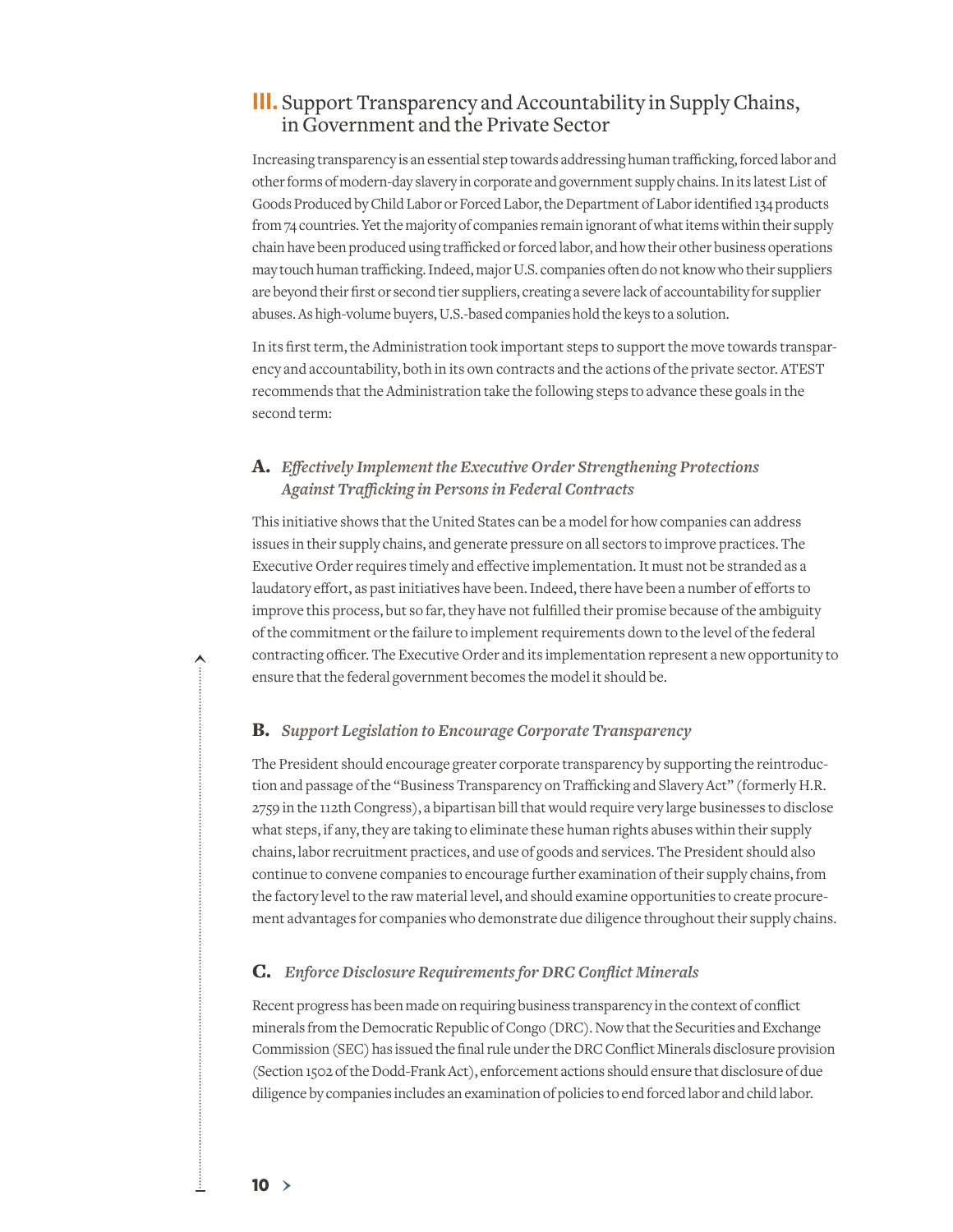The Organization for Economic Co-operation and Development's due diligence guidelines, which SEC staff have acknowledged contain the relevant standard, include a Model Supply Chain Policy for A Responsible Global Supply Chain of Minerals from Conflict-Affected or High-Risk Areas. Under the policy, a company sourcing from conflict-affected areas commits to "neither tolerate nor by any means profit from, contribute to, assist with or facilitate the commission by any party of… any forms of forced or compulsory labor; [or] the worst forms of child labor…." Enforcement actions should take into account this model policy. The Administration must ensure that, after issuing regulations more than a year after legislatively required, it does not allow a recently launched lawsuit to further postpone actions that could save children and adults from slavery in the DRC.

#### D. *Address Use of Child or Forced Labor in Imported Agricultural Products*

The United States should follow through with its efforts to ensure that imported agricultural products do not involve child or forced labor. To model the best behavior by the federal government, the United States should commit to joining the Fair Food Initiative in its procurement of certain agricultural products in the United States.

#### E. *Support Consumer Information Initiatives on Transparency*

Greater transparency is also critical to helping consumers take action to support a world without human trafficking and modern-day slavery. To accomplish this, the President should continue to support projects like Slavery Footprint, Free2Work and Made in a Free World, which help provide consumers with information on human trafficking, forced labor and other forms of modern-day slavery so that they can make educated purchasing decisions.

#### F. *Support the Department of Labor List of Goods Produced by Child Labor or Forced Labor*

This is a critical tool that should be enhanced and regularly updated. Promising practices on eliminating forced or child labor in supply chains should be produced, as required by the Trafficking Victims Protection Reauthorization Act of 2003. The additional research required to enhance this report will require increased resources for the Department of Labor's Bureau of International Labor Assistance (ILAB).

# **IV.** Promote Increased Efforts by Federal Agencies

#### A. *Enhanced Diplomacy to Monitor and Combat Human Trafficking*

The State Department Trafficking in Persons Office (J/TIP) plays an essential role in raising the visibility of human trafficking and modern-day slavery around the world and identifying specific gaps and weaknesses for foreign governments to address. The annual Trafficking in Persons Report, prepared by J/TIP, is a thorough and credible resource for all who follow this issue, and the Tier ranking system has contributed substantially to encouraging government reforms in many countries.

The President and the Secretary of State should ensure greater cohesion among J/TIP, regional bureaus and U.S. diplomatic missions around the world to guarantee a candid assessment of the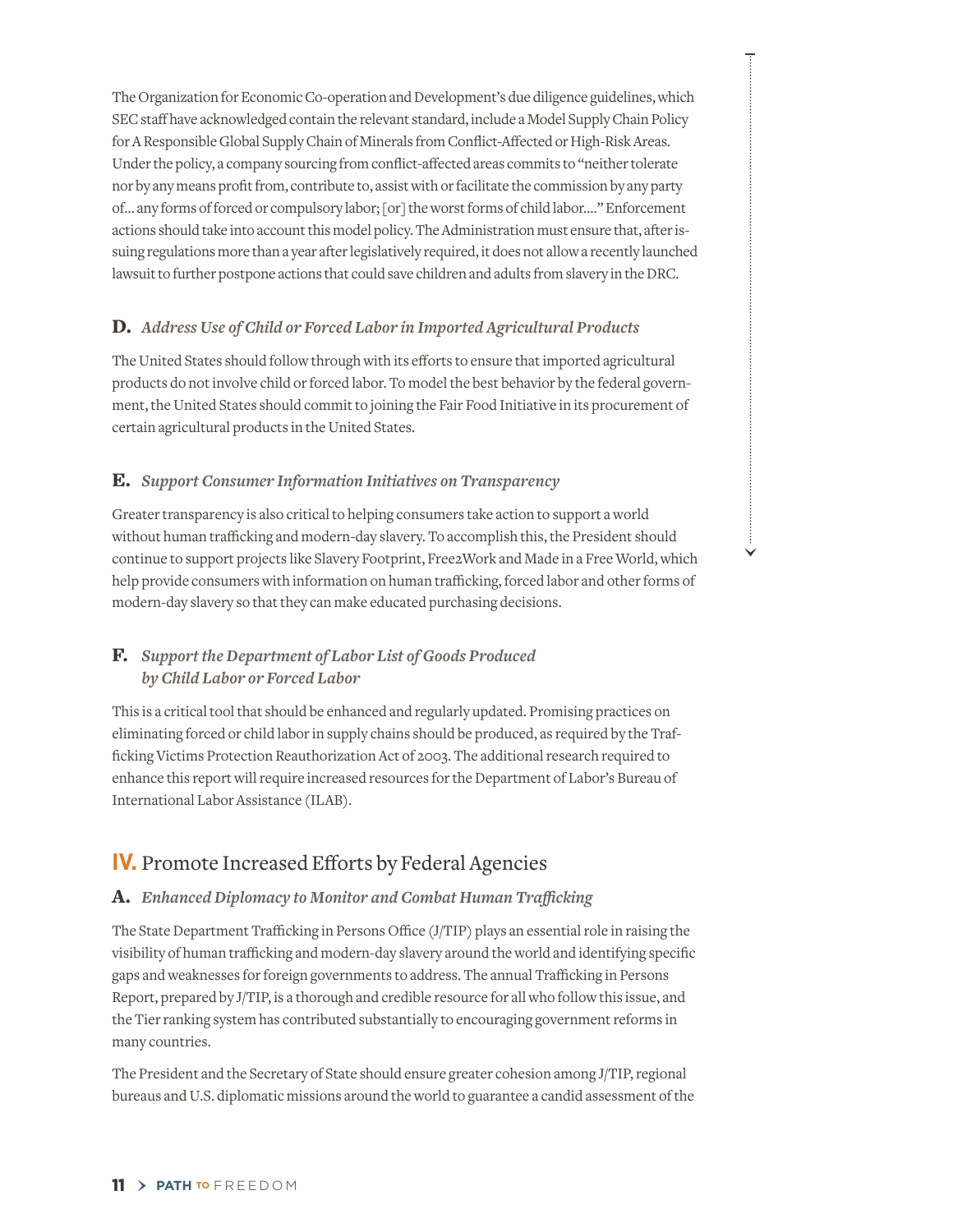failings of foreign government and improve the chances of success of J/TIP diplomacy. Honest assignment of Tier rankings is a source of intra- and interagency conflict. "Grade inflation" in the tier ranking is clearly occurring for countries where the U.S. has key national security interests. ATEST is particularly concerned about the requirement that no country remain on the Tier 2 Watchlist for more than two years. Originally intended to prevent the Watchlist from becoming a 'parking lot,' this requirement may lead to poorly performing countries instead being prematurely upgraded. The current ranking system places the U.S. in grave danger of losing its most effective diplomatic tool for slavery eradication.

ATEST recommends the following:

- › The Secretary of State should raise the status of the J/TIP office and support the Trafficking in Persons Report as a critical tool in the fight against human trafficking;
- › The Secretary of State should ensure that when senior officials travel, particularly at the Under Secretary level, such officials raise TIP issues with the foreign government; and
- › J/TIP's grants program should be expanded to help governments foster change, particularly with respect to evaluating trafficking prevalence and determining effective interventions.

#### B. *Improve Servicesfor Victims of Human Trafficking in the United States*

Victim services in the United States are in serious need of increased resources, coordination, and high-level attention. The President has taken an important step by announcing the development of an interagency strategic action plan for victim services. ATEST recommends that the Administration take the following steps in order to improve victim services further:



*Kay Chernush for the U.S. State Department.*

Carpet weavers like this family are usually Dalits or "Untouchables," the lowest caste in South Asian society. In many instances, the children are helping a family member, or someone else in their village who has fallen into debt. An offer is made to place a loom in their hut so they can pay off their debt, but this only ensures their enslavement, sometimes for generations.

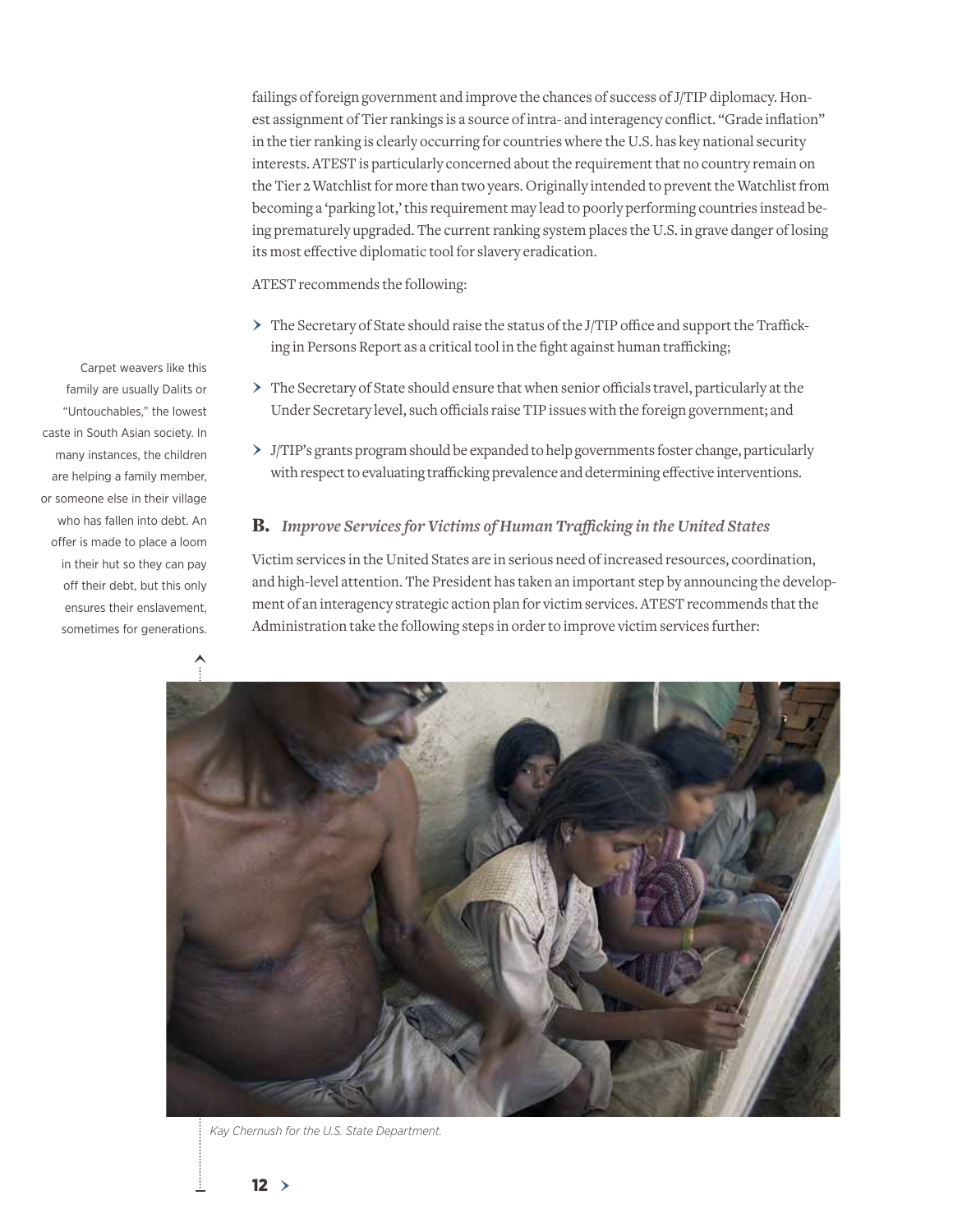#### 1) INCREASE VICTIM SERVICES FUNDING

Over the past decade, funding for victim services has stagnated while the need for services has dramatically increased. The need to serve more human trafficking victims with the same amount of funding has led to shorter periods of victim services per victim, challenging survivors' ability to recover and to participate in federal prosecutions. Resources for victims services have been further squeezed because the Department of Justice's Office for Victims of Crime (OVC) has used funds designated for victim services in order to fund law enforcement human trafficking task forces. The lack of sufficient funding has led the Department of State to recommend repeatedly in its Trafficking in Persons Report that the U.S. government increase funding for victim services.

In order to provide victims of human trafficking with the comprehensive services that are critical to their recovery, ATEST recommends that the President's FY2014 Presidential Budget Request include full funding of all authorized accounts for victim services, training, and law enforcement efforts in the 2008 TVPRA, including the funding authorized under the TVPRA that has yet to be appropriated, such as the \$5 million in funding to serve child victims of human trafficking in desperate need of safe shelter. Other funding mechanisms to increase victim services should be seriously explored, including designating funding from the Department of Homeland Security (DHS)'s Blue Campaign for victim services or providing funding for training and victim services through the Department of Labor, which has \$10 million in authorized funding under the TVPA that has never been appropriated.

Moreover, the Administration should secure additional HHS funding for specialized programs to serve human trafficking victims, in particular an additional \$5 million in funding for legal services. Victims of trafficking have complex immigration, criminal, and civil legal needs, and greater funding is needed to ensure that legal support is available to them. Funding for legal services and for attorneys who specialize in assisting human trafficking cases will ensure that victims can seek justice, compensation, and protection in the United States for the crimes committed against them. Additionally, this network of specialized attorneys who are experts in human trafficking issues is need to support a wide range of pro bono efforts to address this issue as ongoing technical support, training, and consistent, long-term supervision is needed for pro bono attorneys to handle these complex, specialized legal matters.

Finally, federal funding for intensive case management needs to account for the long-term recovery needs of victims. Intensive case management needs to be extended, and management for child victims of trafficking, which is often unavailable, needs to be enhanced. ATEST also recommends that the Administration create emergency funds for unexpected needs of human trafficking survivors in the United States. This funding could be tapped by service providers and law enforcement to meet emergency needs such as shelter, interpretation, legal services, medical care, and the specialized needs of trafficked children, so that survivors have access to basic protections and service providers and law enforcement are not overwhelmed by unexpected costs or needs, especially those that arise in larger cases.

#### 2) DIRECT ALL FEDERAL AGENCIES TO ENSURE EQUAL ACCESS, SUPPORT, and Attention to All Victims of Human Trafficking

Between all U.S. government agencies, all survivors must have access to comprehensive services. The President should issue a statement directing all government agencies combating human trafficking to consider all types of potential victims in their programming, including: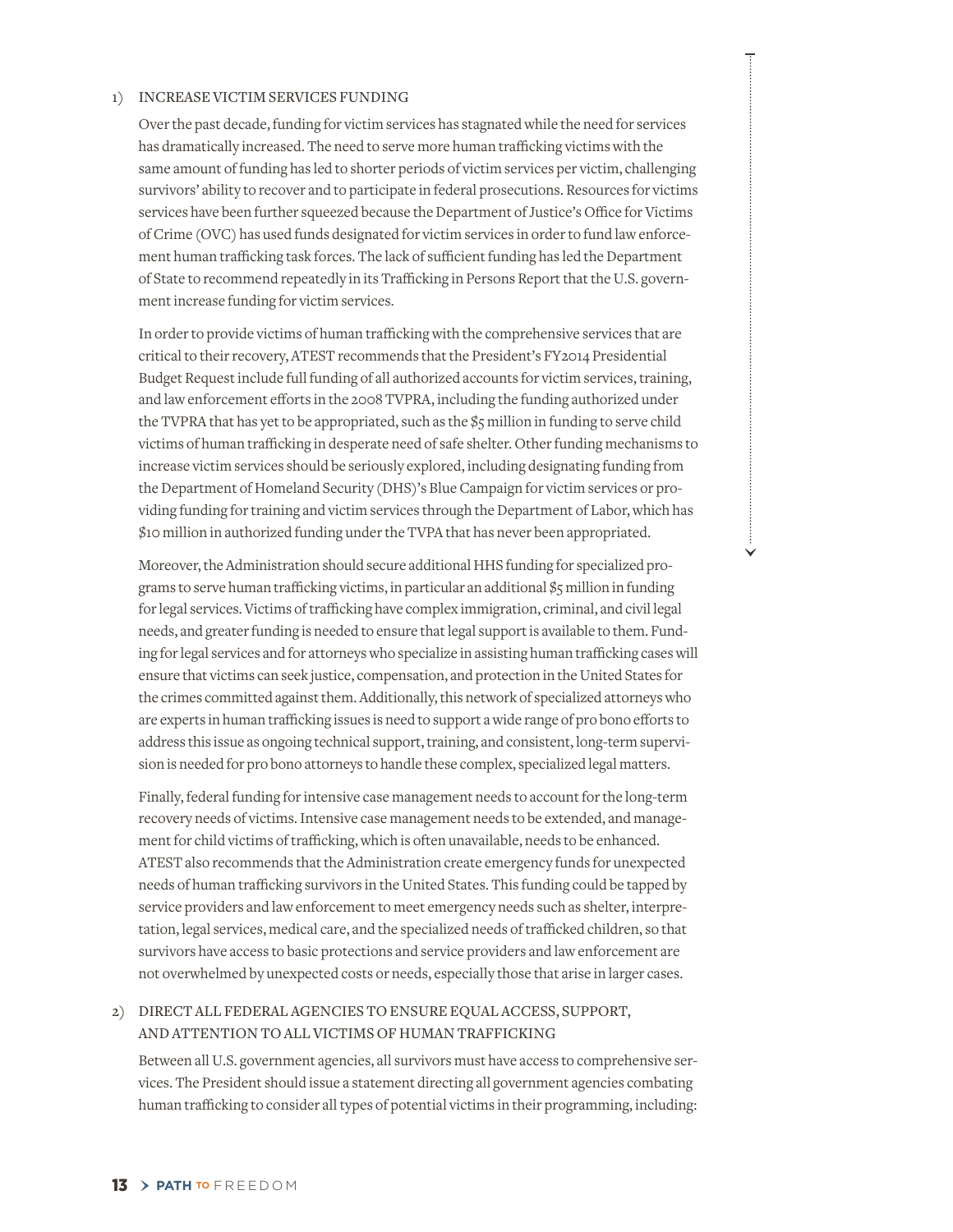men and women, adults and children, foreign nationals and U.S. citizens, and victims of sex trafficking and labor trafficking. ATEST recommends that the President work with DOJ and HHS to review and promulgate new policies and procedures to comprehensively address the needs of all human trafficking victims through the administration of victim assistance programs as authorized by 22 USC  $7105(f)(1)$ .

Moreover, funding authorized by the Trafficking Victims Protection Act of 2000 and subsequent reauthorizations in 2003, 2005, and 2008 has segregated funding streams for victim services based on the type of victim and the type of trafficking. This approach does little to recognize that all victims need long-term comprehensive services for identification and relief. Therefore, ATEST strongly recommends that the President include robust funding for victim services for all types of trafficking victims, including U.S. citizen victims, in the FY2014 Presidential Budget Request, in order to ensure that federal victim services programs provide for adequate shelter, legal services and extended case management services for all victims of trafficking.

#### 3) ENSURE A CONSISTENT VICTIM-CENTERED APPROACH

Reports from service providers throughout the U.S. reveal that human trafficking victims are not always treated solely as victims. The White House should work with DOJ, DHS, and DOL to ensure that no trafficking victim is detained, arrested, charged, prosecuted or deported for an immigration violation or a criminal offense as a result of their situation as a human trafficking victim. The Administration should also take steps to ensure protections for whistleblowers in these cases.

In order to ensure that federal agencies investigating and prosecuting human trafficking cases treat victims fairly and consistently, ATEST recommends DOJ and HHS, in coordination with the SPOG, promulgate new policies to address the treatment of victims in active federal investigations and prosecutions. These policies should be disseminated to and adopted by DHS, the FBI, DOL Wage & Hour, the EEOC, and DOS Diplomatic Security Services. The Administration should ensure there are proper resources in place in each of these agencies to effectively implement these policies and procedures for all victims and share this information with state agency partners.

Furthermore, in order to ensure that the U.S. government adopts a consistently victimcentered approach, the President should also direct the Attorney General to assign a senior-level Assistant U.S. Attorney (AUSA) in each U.S. Attorney's Office to coordinate law enforcement activity on human trafficking, regardless of whether there is a formal task force operating in their district. This individual should also liaise with relevant state authorities, such as the State Attorney General, to coordinate local and state law enforcement efforts. Where an anti-trafficking task force exists, the AUSA should play a leadership role and actively engage in the task force efforts, if they are not already doing so. If no local task force is in place, the U.S. Attorney should be directed to identify and partner with local service providers to ensure supportive services for victims. Finally, the designated AUSA in each Attorney's office should be directed to refer all identified human trafficking victims for legal services immediately, as trafficking victims have complex legal issues that are often not addressed merely by prosecution of cases. Currently, many AUSA offices are not providing such legal referrals for victims.

 $14 >$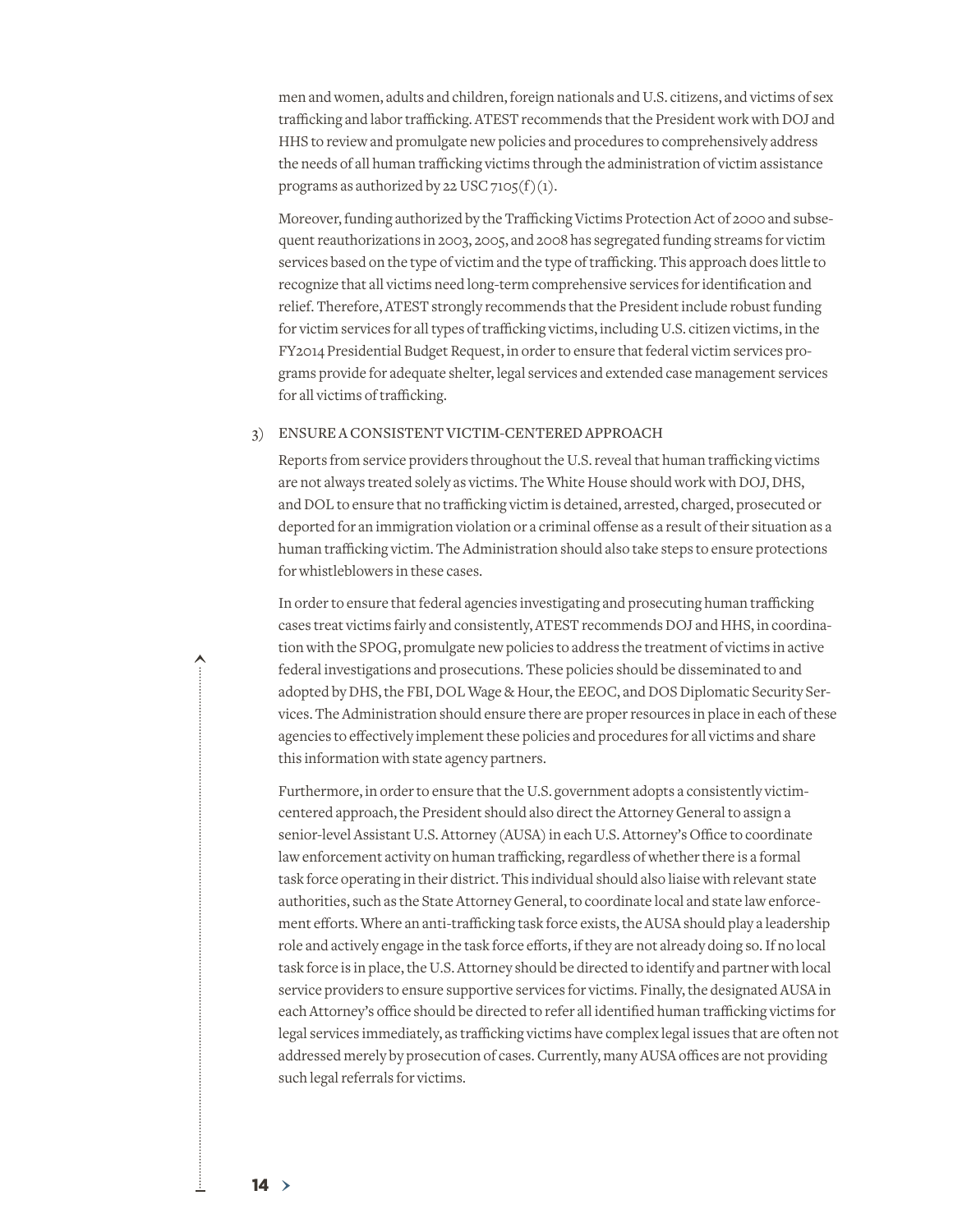#### 4) Establish a Victim Services Working Group for the SPOG

In addition to developing a strategic action plan on victim services, the President should direct the SPOG to establish a victim services working group, co-chaired by DOJ and HHS, in order to properly develop and implement the plan and these recommendations. This working group could coordinate service initiatives across government, including data collection, training, assessment of options for shelter, and other relevant issues. It could also provide policy guidance on complex victim assistance issues and actively seek out address concerns raised by service providers and survivor communities. The working group should include participants from HHS, DHS, DOJ, DOL, DOS, USDA, and the EEOC.

#### C. *Announce a Directive to Undertake an Annual National Count of All Victims of Human Trafficking Identified in the United States*

The United States government has never published a statistic indicating how many people are exploited as human trafficking victims at any given time in the United States. The last number the government published on those trafficked into the United States was in the 2006 TIP report, over seven years ago. Currently, there is no government-wide process for counting all victims that have been discovered in a given year, and the HHS-administered "certification" process only counts a sub-set of foreign national immigrant victims.

The lack of data on trafficking victims in the United States and lack of uniform use of the TVPA's human trafficking definition continues to hamper the formation of an effective anti-trafficking response. To address this, the President should work with the PITF to develop a plan to achieve an accurate annual count of all victims of human trafficking identified in the United States that takes into account current data collection occurring in various government agencies and pursuant to 22 USC §7103(d)(3) and addresses the lack of uniformity. This new counting procedure will help to inform total prevalence estimates.

It is also critical that all federally funded hotlines that receive calls on human trafficking coordinate the method of identification of calls and the classification of said data.

#### D. *Establish a Single National, Government Hotline and Support State and Local Hotlines*

The President should designate the HHS-funded National Human Trafficking Resource Center (NHTRC) hotline as the primary national hotline for the United States on the issue of human trafficking. Currently, several agencies support different hotlines, leading to confusion and duplication of effort. Designating the NHTRC as the primary hotline would improve efficiency and help streamline the federal response to human trafficking.

A single national trafficking hotline would assure agencies that wish to make direct reports to federal law enforcement would be routed to the appropriate law enforcement agency or agent. This would also help confirm that all federal agencies are using the hotline to access victim services, training and technical assistance, and comprehensive anti-trafficking tools; and to connect with federal, state, and local law enforcement, government agencies, services providers, and other key stakeholders regarding human trafficking victims and cases. The President should support the NHTRC as the venue for the general public, faith-based communities, and the antitrafficking field to report potential human trafficking tips and access information.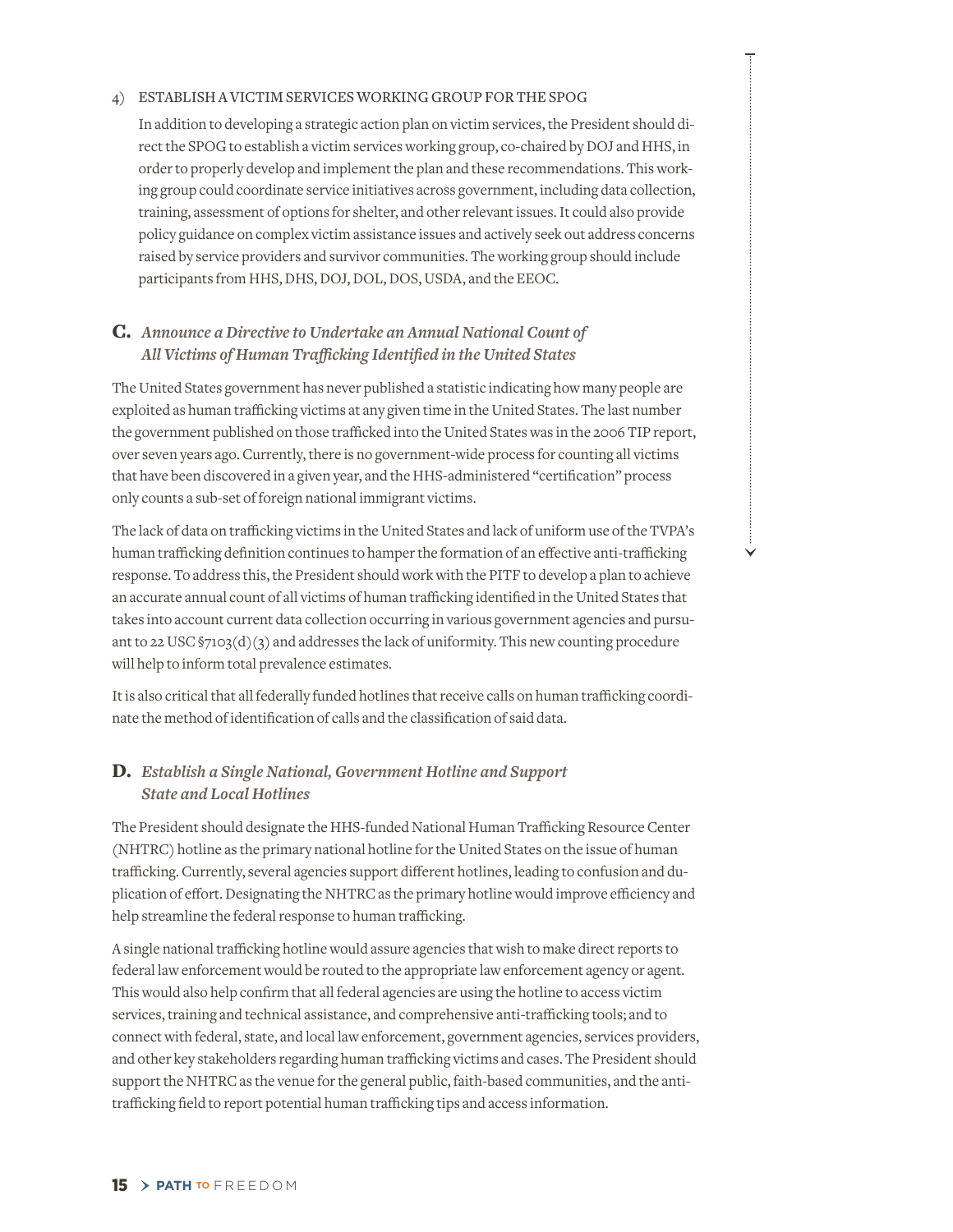Widespread use and promotion of the NHTRC hotline by the federal government through the "Fulfilling the Promise" initiative will likely lead to an exponential increase in hotline calls and needed services for victims. The Administration should explore ways in which the primary federal stakeholder agencies could share in the cost of funding the hotline and needed services for victims.

The President should also explore supporting state and local hotlines to better connect victims to services and appropriate law enforcement in a particular state. On the ground expertise and experience is often needed to provide the proper referrals to local law enforcement and victim services.

#### E. *Improve Prevention and Screening Efforts*

ATEST recommends that the Administration take the following steps to improve prevention and screening efforts:

#### 1) EXPAND THE "KNOW YOUR RIGHTS" EFFORTS

The State Department's "Know Your Rights" pamphlet, which informs education- and employment-based visa holders about the risks of human trafficking and resources available to assist them, has been highly successful. Since this brochure was published, the NHTRC has received more than 2,175 calls attributable to its dissemination. The Administration should build on this success by convening a working group to discuss the expansion of the preventative concept behind the campaign with DOS, DOJ, DHS, DOL, and HHS. This working group could identify similar opportunities for the "Know Your Rights" prevention message to be distributed to other vulnerable populations.

#### 2) INSTITUTE AGENCY-WIDE TRAINING ON DETECTING AND Responding to Human Trafficking

As President Obama noted in his speech on human trafficking at the 2012 Clinton Global Initiative (CGI), in order to strengthen government efforts to combat human trafficking, federal government agencies must provide training to help staff better detect this crime and protect survivors. Proper training should be provided to law enforcement, labor and health inspectors, social service providers and other government officials responsible for investigating or prosecuting these cases or those likely to encounter human trafficking victims in their line of work. In the United States and overseas, numerous federal and state agencies, nongovernmental organizations (NGOs), trade unions, and international organizations have recognized this need and have started training government employees and other stakeholders to identify and respond to human trafficking situations.

DHS, DOJ, DOL, the EEOC, DOS Diplomatic Security Service all bear responsibility for the investigation of cases of human trafficking. To date, DHS is the only federal law enforcement agency that has developed and instituted agency-wide training for agents most likely to encounter human trafficking. Before the close of 2013, the Administration should ensure that DOJ, DOL, EEOC and DOS begun to develop and roll out agency-wide trainings. Similarly, HHS should also ensure that any social service personnel likely to encounter victims or survivors of trafficking are trained regarding prevention, identification and appropriate response.

The President should carefully consider whether DHS and other law enforcement agencies are the appropriate leaders for government training efforts, given that victims often do not report

 $16 >$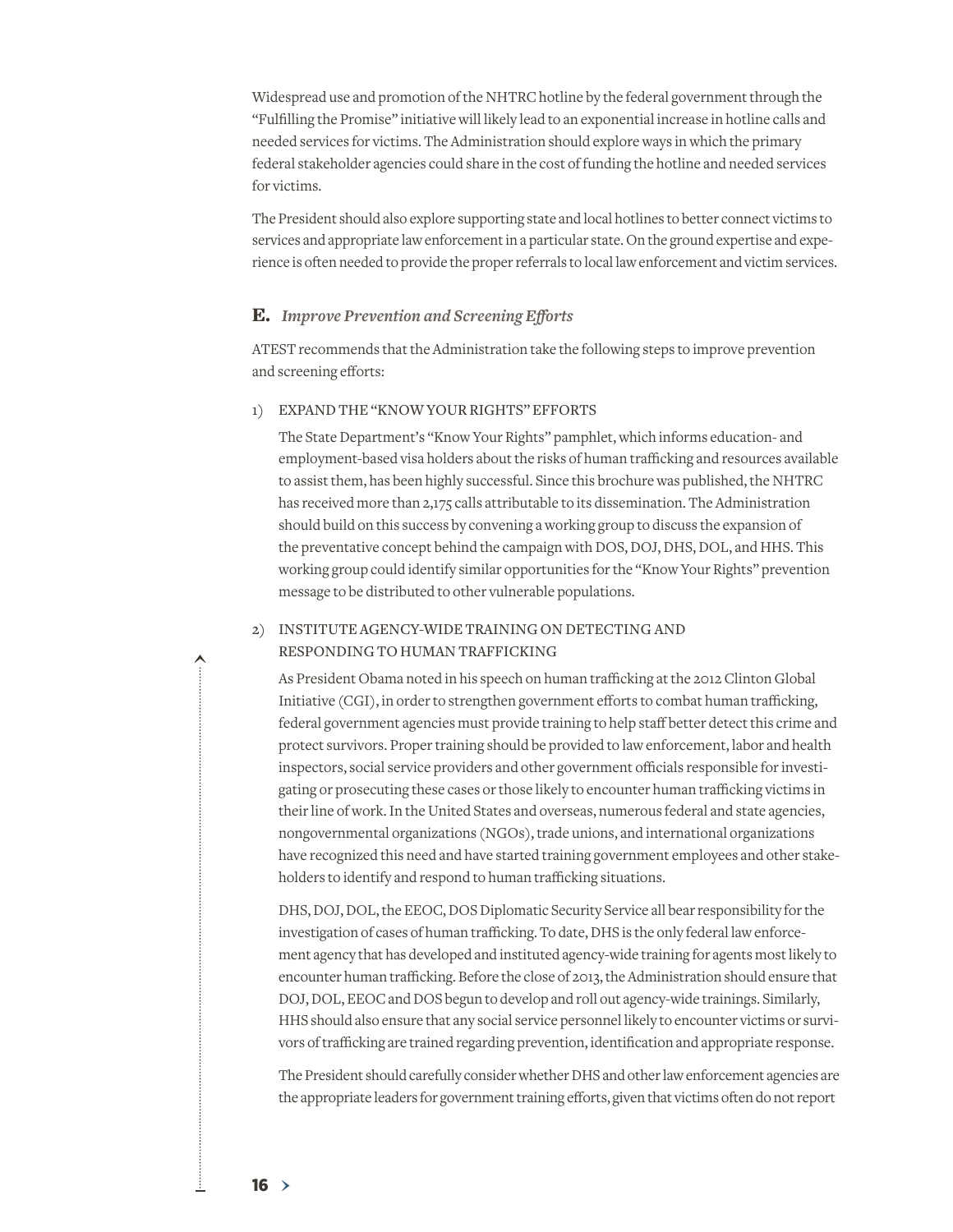human trafficking cases out of fear of law enforcement instilled by their traffickers. The federal government should consider alternatives to the law enforcement-focused approach to training and also enlist other types of first responders including medical professionals, hotel industry leaders, those providing transportation services, and faith-based, ethnic and community groups.

#### 3) Screen High-Risk Children for Human Trafficking

The President should direct DOJ to develop guidance for state attorneys general and other state and local law enforcement on screening individuals under the age of 18 detained for criminal offenses including, but not limited to, loitering, disorderly conduct and prostitution, and for status offenses including, but not limited to, truancy and curfew violations. These children should be screened to determine whether they may be human trafficking victims in need of protection and assistance, rather than detention.



HHS should also ensure the screening foster children and runaway and homeless youth being served through HHS-funded programs via trauma-informed assessments to determine whether these individuals are human trafficking victims in need of protection and assistance.

#### 4) Screen High-Risk Adults for Human Trafficking

The President should direct DOJ to develop guidance for state attorneys general and other state and local law enforcement on screening adults arrested and detained for certain criminal offenses, such as prostitution, to determine whether they may be human trafficking victims in need of protection and assistance. Laudable national law enforcement operations to rescue child victims of trafficking have encountered adults in prostitution, some of whom were likely victims of a horrific combination of sex trafficking and domestic violence. Apparently, those adults were turned over to local enforcement simply to be released or even prosecuted for prostitution, without consistent screening—inadvertently reinforcing many traffickers' message to victims that law enforcement will not help them.

#### 5) PREVENT HUMAN TRAFFICKING OF DOMESTIC AND AGRICULTURAL WORKERS

The President should direct DOL, DHS, and USDA to review programs that involve the employment of foreign nationals, legal residents and U.S. citizens in domestic and agricultural work. These programs should be refined administratively in order to engage and align the involved industry sectors as interested partners in the effort to prevent human trafficking by addressing the market forces that foster or tolerate its existence.

#### 6) Ensure Certain Visa Categories Are Not Exploited by Traffickers

Human traffickers have used legitimate visa channels to bring foreign nationals into the U.S. and subject them to human trafficking situations. Trafficking victims have been found or

Children like this young girl are prized in the carpet industry for their small, fast fingers. Defenseless, they do what they're told, toiling in cramped, dark, airless village huts from sunrise until well into the night.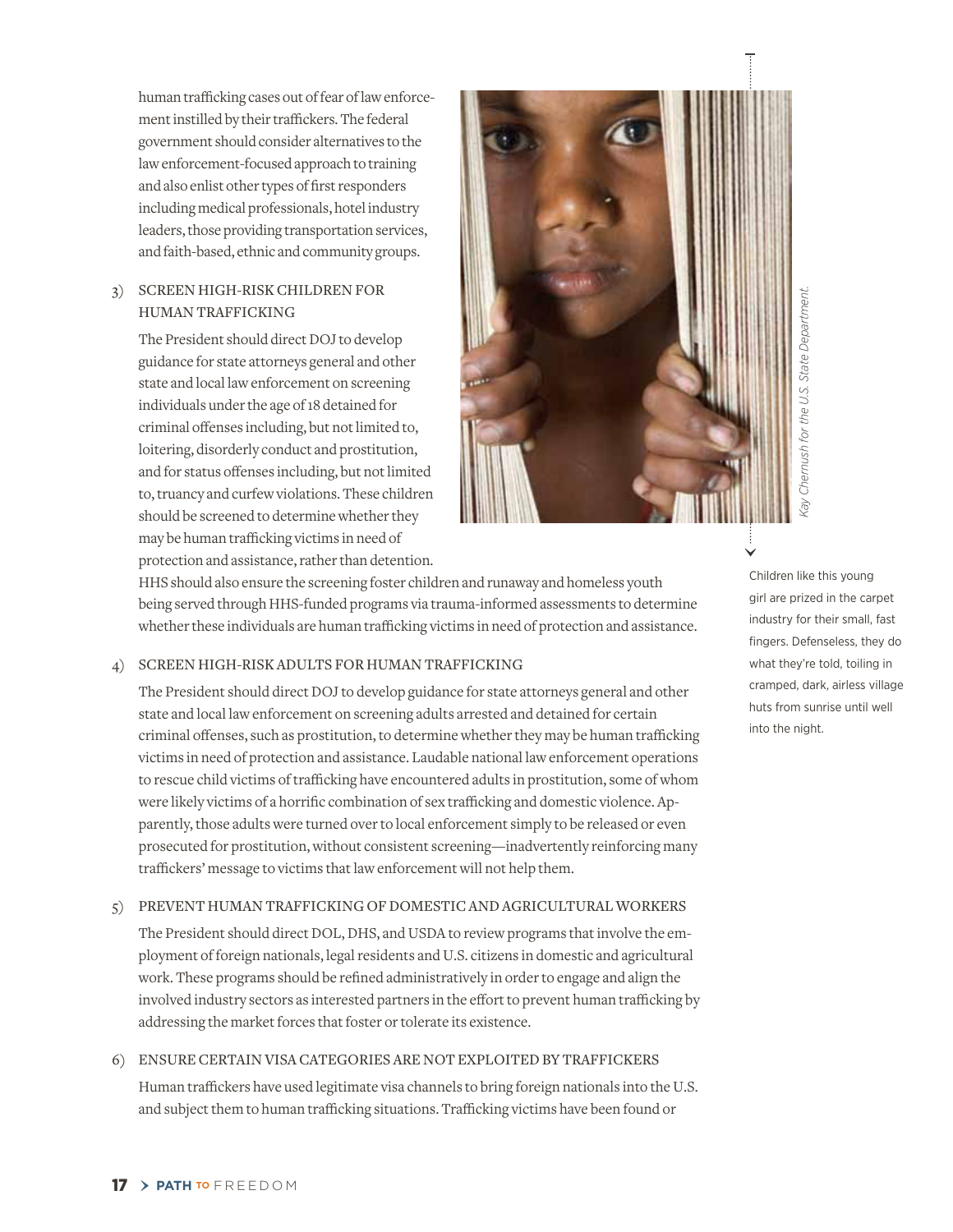alleged in the following legitimate visa categories: H1, H-2A, H-2B, J-1, A-3, and G-5. Working with the DOS, DOL, and DHS, as well as with NGO service providers, labor unions, worker and immigrant rights groups, and the relevant private industry sectors, the President should direct a review and refinement of the requirements of these visa categories to ensure that they cannot be used to support human trafficking. Special attention should be paid to the exploitative role of labor recruiters in these visa programs, the elimination of recruitment fees, whistleblower and immigration protections for victims, and the non-portability of certain visas as a risk for exploitation.

#### F. *Support Stronger Regulation of Foreign Labor Recruiters*

Foreign labor recruiters have been complicit or directly involved in the trafficking of workers to the U.S., exploiting and misusing U.S. visa programs such as the H-2A, H-2B, H-1, and J-1. These recruiters, who operate in a climate of impunity, lure impoverished and desperate foreign workers to the United States with the promise of lucrative jobs. Recruiters and contractors rely on coercive tactics, falsifying documents, and deceiving workers about their terms and conditions of work, and charging temporary or guest workers exorbitant illegal fees that often force the workers to stay in abusive or exploitative working conditions under debt bondage or other forms of modern-day slavery.

Stricter regulation of labor recruiters is needed to protect documented workers entering the United States through regular channels from human trafficking and other abuses. Stronger legal safeguards will also ensure the integrity of the American economy, which is undermined when unregulated actors conspire to fraudulently deceive workers about the terms and conditions of work. It will also help to fix some of the structural failures in U.S. nonimmigrant visa programs that foreign labor recruiters now exploit.



*Kay Chernush for the U.S. State Department.*

Young men sew beads and sequins in intricate patterns onto saris and shawls at a "zari" workshop in Mumbai, India. The boys, who arrive by train from impoverished villages across India, often work from six in the morning until two in the morning the next day. Some sleep on the floor of the workshop. If they make the smallest mistake, they might be beaten. All say they work to send money back to their families, but some employers are known to withhold their meager pay.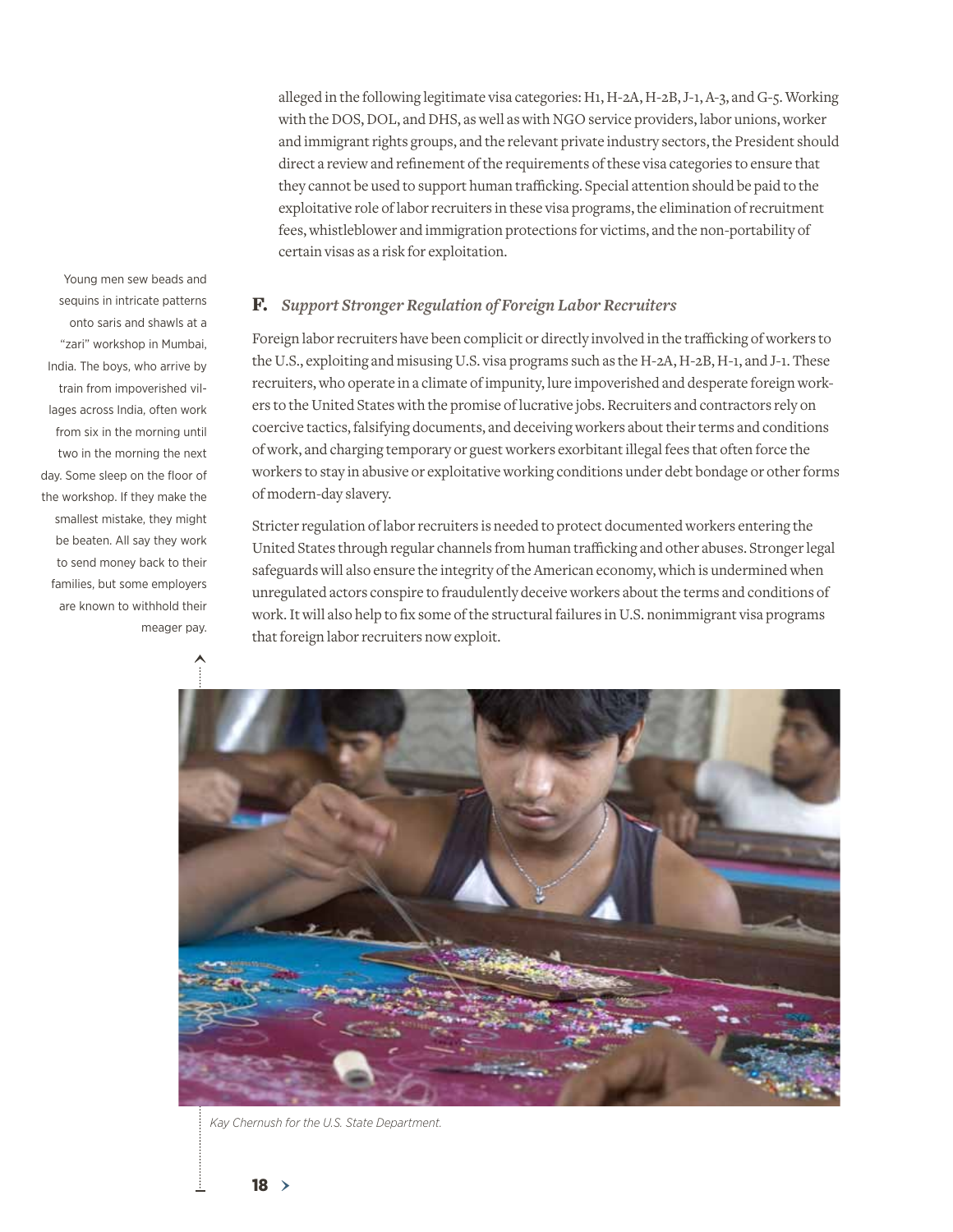While President Obama's Executive Order related to government contracting includes important provisions that call for no fees in the recruitment process, more needs to be done to ensure that labor recruiters do not exploit workers. The Administration working through DOL and DHS, should develop stronger regulations that: 1) ensure that workers are given full disclosure about the terms and conditions of work, 2) enforce a strict no fees policy, 3) require the registration and listing of all foreign labor recruiters or contractors, 4) hold employers accountable for the recruiters that they hire, 5) allow visa portability (de-linking immigrant workers from a particular employer), and 6) provide administrative, civil and criminal remedies for exploited workers (including whistleblower and immigration protections).

The Administration should also implement a system so that trafficked workers deported from the United States or their family members have a uniform way of reporting these crimes that occurred in the United States from their countries of origin. This will help prevent future cases of human trafficking in the United States and assist with effective criminal prosecution.

# **V.** Support New Collaborations Between the Federal and State Governments

#### A. *Provide State and Local Law Enforcement with Full Range of Toolsto Combat Human Trafficking*

The Administration should work with state and local law enforcement officials and civil society organizations, beginning with California, Texas, Illinois and New York, to further the establishment of intelligence-driven and evidencebased investigations and related collaboration to assist in better understanding and responding to human trafficking and modern-day slavery in the United States. In California, the State Attorney General, with the collaboration of the California Police Chiefs Association and the California State Sheriffs Association, is working with the Fusion Center established after the terrorist attacks of September 11. These centers, created to share information on combating terrorism threats, can utilize counter-terrorism methodologies, increasing education, and creating and widening networks. They may foster more intensive collaboration among law enforcement and civil society to:

- $\triangleright$  Better understand the scope and diversity of the human trafficking problem;
- › Increase recognition of the indicators of human trafficking, and better understand the profiles of human trafficking victims and perpetrators; and
- › Increase individual and community capacity and resources to investigate and respond to identified and suspected human trafficking incidents.

#### B. *Prevent Child Trafficking Among Foster Youth*

Reports show that 60-80% of child sex trafficking survivors and an unknown number of child labor trafficking survivors are already under the care and protection of state child welfare agencies when they become victims of human trafficking. Youth are not only being exploited, but instead of receiving the supportive services they so desperately need, are being arrested and detained for crimes their traffickers force them to commit. The President should facilitate a national dialogue to encourage state child welfare agencies to better address this problem.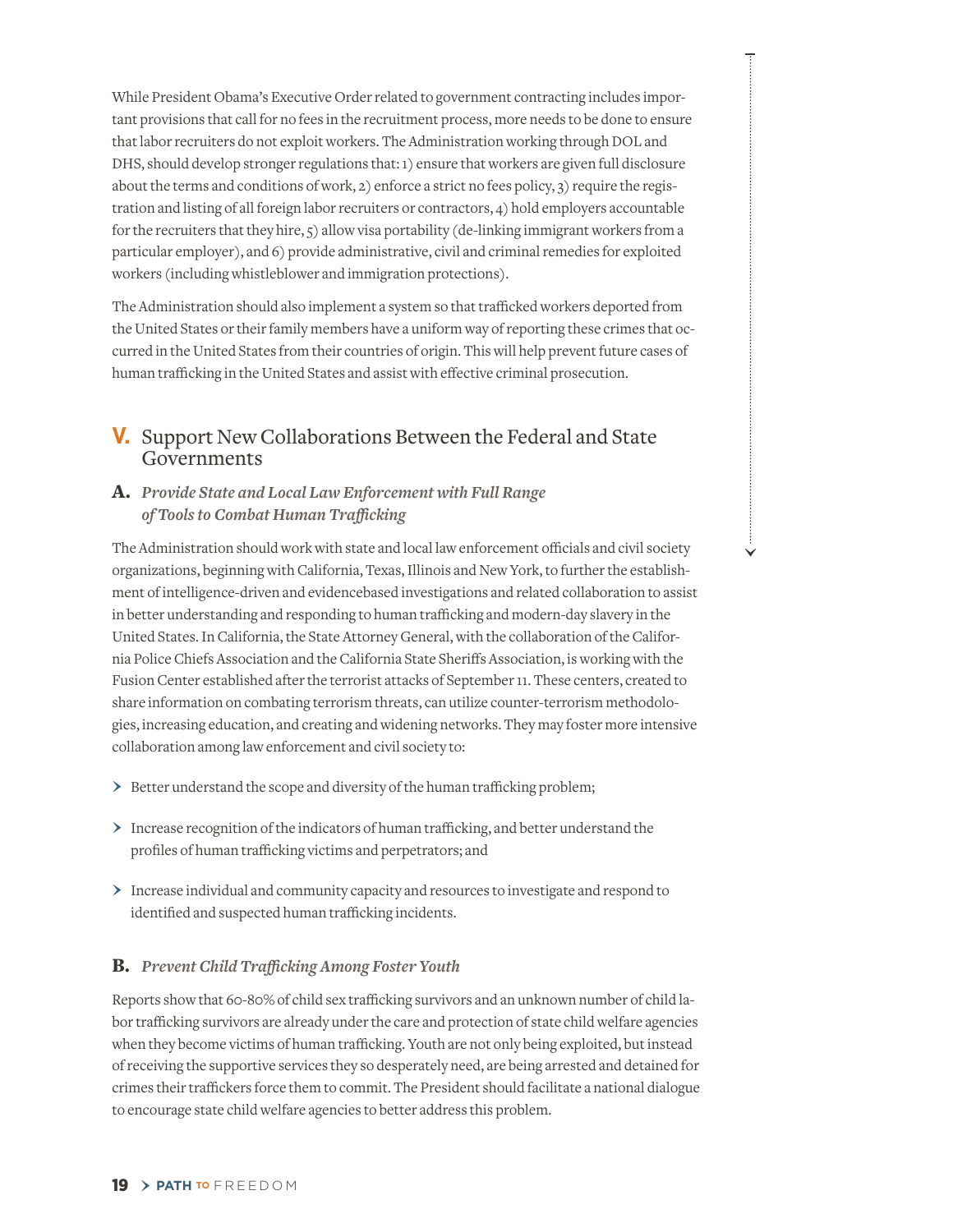The president should direct HHS to develop and publish: 1) promising practices for training child welfare employees and court employees on identifying all forms of child trafficking; 2) recommendations for how state welfare agencies can prevent human trafficking; and 3) licensing guidelines for residential facilities with regard to child trafficking victims. The Administration should ensure that any work in this area targets all trafficked children—including sex- and labortrafficked children, foreign national and U.S. citizens.

More uniform data collection is a critical element of this conversation given the lack of integration and coordination among federal data-gathering systems, including the National Child Abuse and Neglect Data System, the Law Enforcement National Data Exchange,and the Runaway and Homeless Youth Management Information System. HHS should also develop a protocol for collecting data on child trafficking from state child welfare agencies and promising practices being developed at the state level. These measures will ensure that the federal government is utilizing existing resources and reporting frameworks and working toward creating a coordinated national and state response to best serve trafficked children in need and to prevent such exploitation from happening in the first place.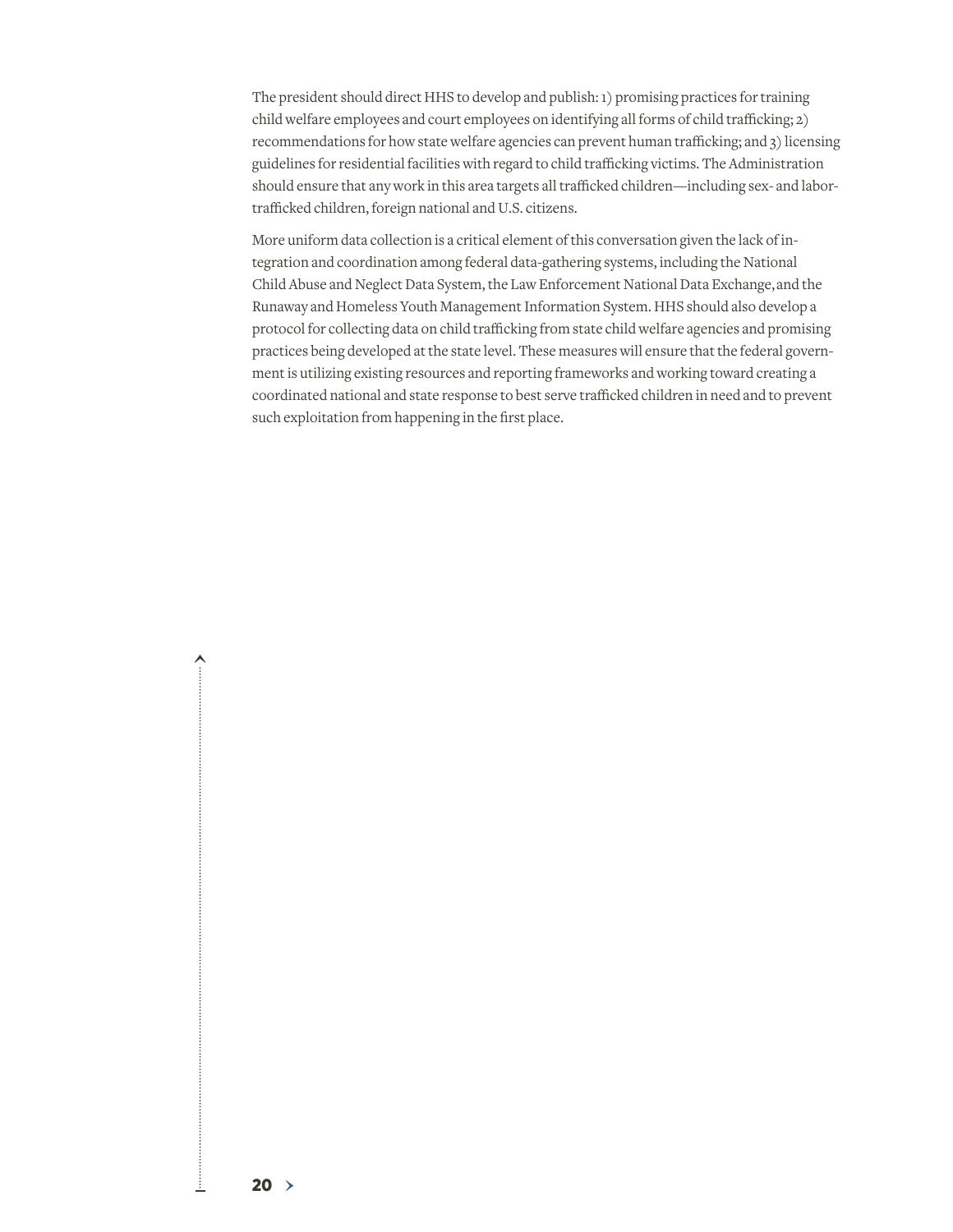# **Appendix A** Administration and Agency Priorities

# **ADMINISTRATION**

# The White House and the Office of Management and Budget

- › Ensure the development of a National Action Plan to Combat Human Trafficking and Modern-Day Slavery.
- › Designate a staff person who is responsible and accountable on domestic trafficking issues to improve coordination both within the White House and between agencies.
- › Ensure that staff from the Domestic Policy Council and National Security Staff participate actively in the SPOG.
- › Ensure resources for increased efforts in the agencies, particularly HHS (for survivor assistance), DOL (for the List and standards that have yet to be promulgated), State (for additional personnel for J/TIP, as recommended by the Office of the Inspector General), and for the agencies to implement the international focus area strategy discussed in this memorandum.
- › Convene a Roundtable Conversation with State Governors and Attorney's General to discuss their approach to combating human trafficking, forced labor and other forms of modern-day slavery in their states and encourage further action on this issue.
- › Encourage all federal agencies to designate a Point of Contact for the issue of human trafficking.
- › Designate the HHS-funded National Human Trafficking Resource Center (NHTRC) hotline as the primary national hotline for the United States on the issue of human trafficking.
- › Discuss human trafficking, forced labor and other forms of modern-day slavery in diverse venues including comments made before the United Nations General Assembly.
- › Mention the issue of human trafficking in the State of the Union Address and/or invite survivors of human trafficking to attend as honored guests.

# **AGENCIES**

# Department of Agriculture

- › Participate in the Fair Food Initiative for procurement of certain agricultural products in the United States.
- › Participate in the Victim Services Working Group led by HHS and DOJ.
- $\rightarrow$  Participate in the review of requirements and regulations of worker visa programs in which trafficking victims have been found or alleged, including the H-1, H-2A, H-2B, J-1, A-3, and G-5 visas.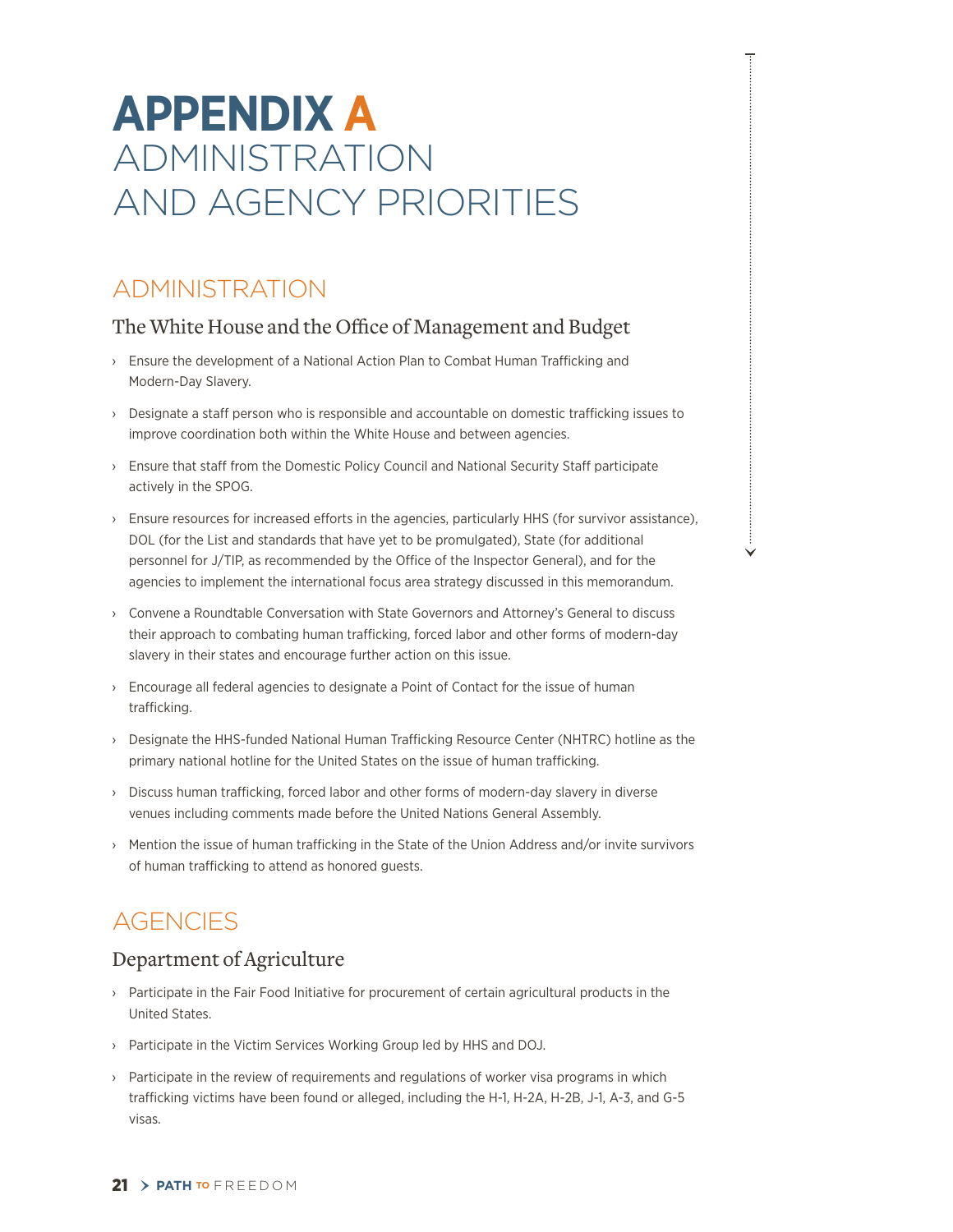### Department of Defense

- › Establish a more formal and independent Counter-Trafficking in Persons (C-TIP) office within DOD, including appropriate funding, additional staff, resources, and training.
- › Increase training for inspector generals and law enforcement to identify and appropriately respond to situations.
- › Mandate human trafficking training for leadership and/or at officer candidate schools.
- › Mandate points of contacts at all military bases, facilities, forward operating bases, etc. tasked with responding to complaints and passing them to appropriate investigators.
- › Review the Uniform Code of Military Justice to evaluate whether existing penalties are sufficient for traffickers and facilitators involved in the crime of human trafficking.
- › Encourage better coordination with the NHTRC for CONUS military bases in order to report tips involving DOD military personnel, civilians, and contractors.
- › Encourage CONUS military bases to participate in task forces in their area of responsibility in order to share intelligence, best practices, and current investigations that may involve DOD personnel.

# Department of Health and Human Services

- › Co-establish a Victim Services Working Group with DOJ under the SPOG to coordinate service initiatives across government, including data collection, training, assessment of options for shelter, and other relevant issues.
- › Review and promulgate new policies and procedures to comprehensively address the needs of all human trafficking victims through the administration of victim assistance programs as authorized by 22 USC 7105(f)(1).
- › Designate specialized funding for trafficking victims, particularly for legal services and shelter.
- › Support the inclusion of robust funding for victim services for all types of trafficking victims in the FY 2014 Presidential Budget Request.
- › Create emergency funds available for the unexpected needs of human trafficking survivors occurring in the United States which can be tapped by service providers and law enforcement to meet emergency needs such as shelter, interpretation, legal services, medical care, and the specialized needs of trafficked children, so that survivors have access to basic protections and service providers and law enforcement are not overwhelmed by unexpected costs or needs, especially those that arise in larger cases.
- › Develop training programs to ensure that any HHS social service staff likely to encounter victims or survivors of human trafficking are trained regarding prevention, identification and appropriate response.
- › Develop guidance on human trafficking for state child welfare administrators and runaway and homeless youth (RHY) programs to ensure that all youth being served through HHS-funded programs are also being properly screened for human trafficking.
- › Work with DOJ and DHS to develop a plan to achieve an accurate annual count of all victims of human trafficking identified in the United States that takes into account current data collection occurring in various government agencies and pursuant to 22 USC §7103(d)(3).

 $22 >$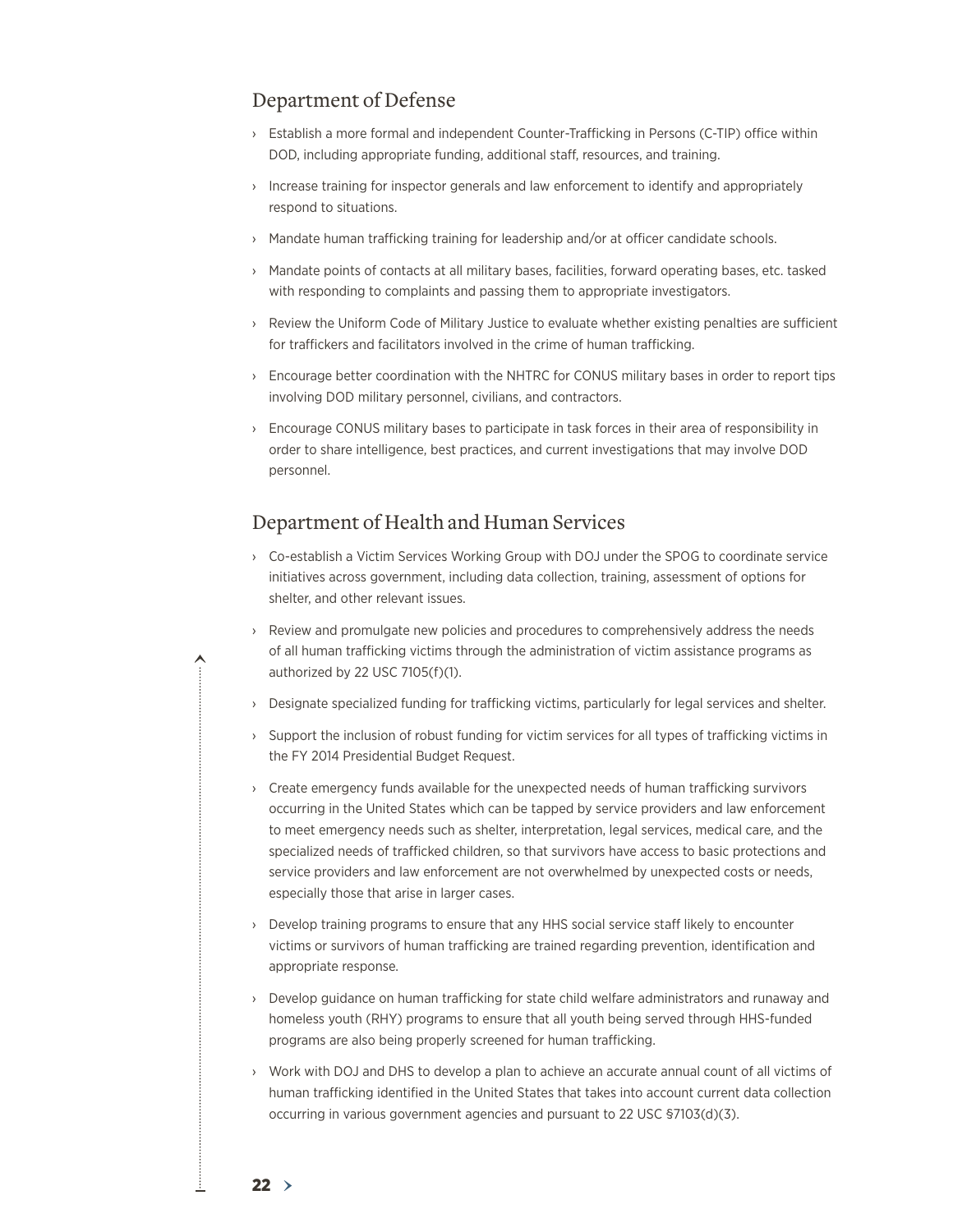# Department of Homeland Security

- › Designate specific monies from the \$10 million DHS blue campaign for victim services.
- › Review existing regulations, policies, and procedures regarding treatment of victims of trafficking, and promulgate new policies and procedures as necessary to fully embody a victimcentered approach to human trafficking victims discovered in the United States.
- › Participate in the Victim Services Working Group led by HHS and DOJ.
- › Work with DOJ and HHS to develop a plan to achieve an accurate annual count of all victims of human trafficking identified in the United States that takes into account current data collection occurring in various government agencies and pursuant to 22 USC §7103(d)(3).
- › Continue to develop and promote agency-wide training for agents most likely to encounter human trafficking.
- › Review the requirements and regulations of visa programs in which trafficking victims have been found or alleged, including the H-1, H-2A, H-2B, J-1, A-3, and G-5 visas, in order to ensure traffickers are not using legitimate visa programs to support human trafficking.
- › Work with DOL to ensure that the Wage and Hour division can make certification necessary for the T-Visa process and related survivor benefits.
- › Work with DOL to review existing regulations, policies, and procedures and recommend protections to encourage workers to report abusive employers directly or indirectly engaged in human trafficking and ensure that these workers are not deported or punished for reporting such abuse.
- › Ensure that agents uniformly and in time sensitive manner request continued presence for potential cases of trafficking cooperating in an investigation, and that family members of victims facing retaliation by their traffickers are brought quickly to the United States.

# Department of the Interior

- › Encourage training for DOI investigators and special agents working on reservations and tribal lands on human trafficking.
- › Establish policies and points of contacts to address any identified or reported trafficking situations.
- › Collaborate more closely with the FBI and HSI in terms of intelligence sharing, best practices, and ongoing investigations.
- › Coordinate with the NHTRC in order to report tips involving reservations and tribal lands.

# Department of Justice

- › Co-establish a Victim Services Working Group with HHS under the SPOG to coordinate service initiatives across government, including data collection, training, assessment of options for shelter, and other relevant issues.
- › Review and promulgate new policies and procedures to comprehensively address the needs of all human trafficking victims through the administration of victim assistance programs as authorized by 22 USC 7105(f)(1).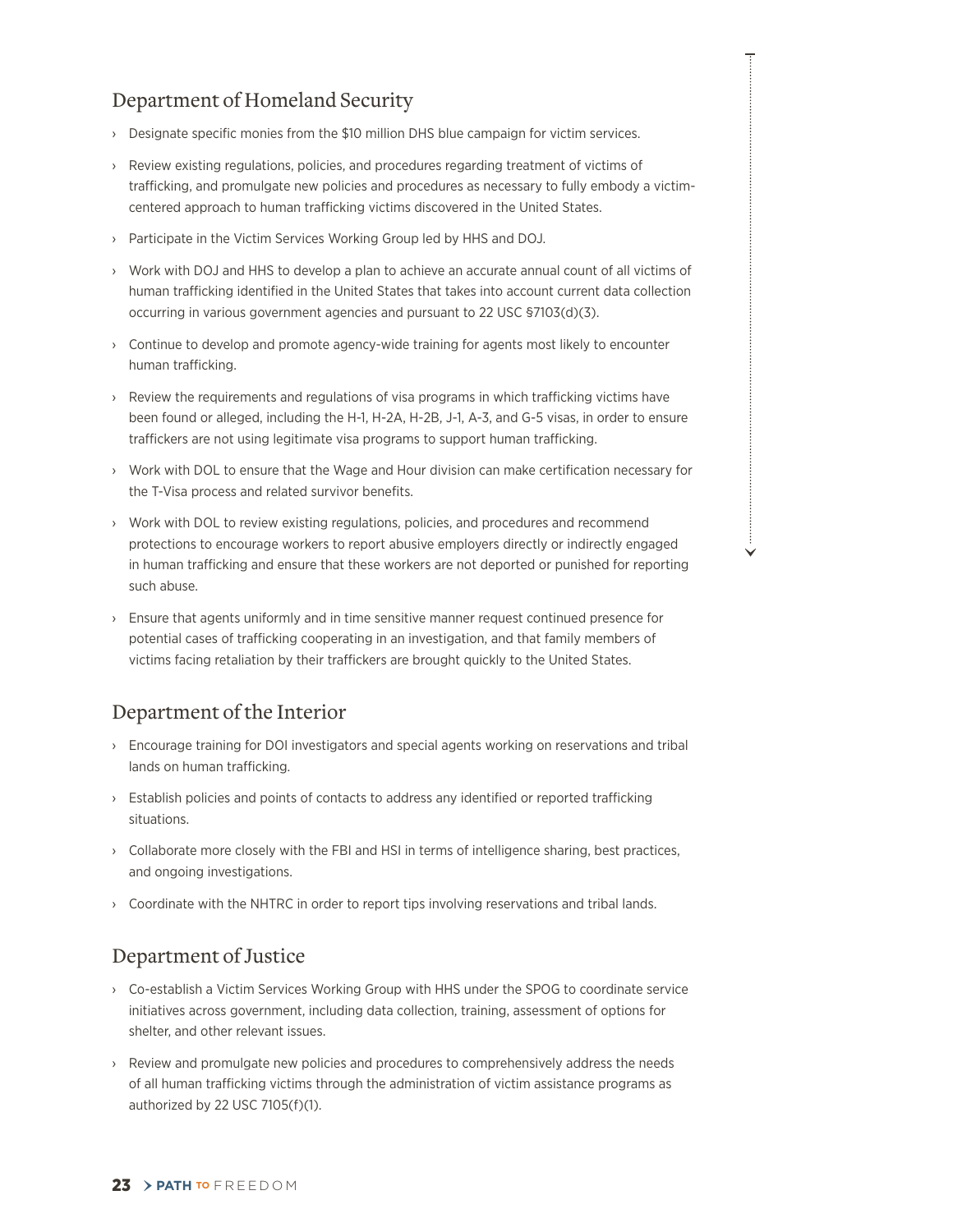- › Work with HHS and DHS to develop a plan to achieve an accurate annual count of all victims of human trafficking identified in the United States that takes into account current data collection occurring in various government agencies and pursuant to 22 USC §7103(d)(3).
- › Review existing regulations, policies, and procedures regarding treatment of victims of trafficking, and promulgate new policies and procedures as necessary to fully embody a victimcentered approach to human trafficking victims discovered in the United States.
- › Ensure that every federally funded human trafficking taskforces, including the ACCTS Innocence Lost, the Bureau of Justice Assistance-funded human trafficking task forces, and Internet Crimes Against Children task forces have a funded victim-service provider counterpart, even if this funding stems from taskforce designated monies.
- › Ensure that every AUSA office understands the need for legal services for all victims of trafficking and provides appropriate and immediate referrals for legal services in both trafficking and child PROTECT Act cases.
- › Assign a senior-level AUSA in each U.S. Attorney Office to coordinate law enforcement activity on human trafficking, regardless of whether there is a formal task force operating in their District. This individual should also be directed to liaise with relevant state authorities, such as the State Attorney General, to coordinate local and state law enforcement efforts.
- › Develop guidance for State Attorney's General and other state and local law enforcement on screening individuals under the age of 18 detained for criminal offenses including, but not limited to, loitering, disorderly conduct and prostitution, and on status offenses including, but not limited to, truancy and curfew violations to determine whether these individuals may be human trafficking victims in need of protection and assistance.
- › Develop guidance for State Attorney's General and other state and local law enforcement on screening adults arrested and detained for certain criminal offenses, such as prostitution, to determine whether they may be human trafficking victims in need of protection and assistance.
- › Charge traffickers or criminal enterprises under the Racketeer Influenced and Corrupt Organizations Act (RICO) in addition to human trafficking and other related offenses. DOJ should provide guidance to state attorney's general for expanded use of state RICO statutes to combat human trafficking. RICO conspiracy provisions allow prosecutors to charge individuals who knew about or participated in the trafficking enterprise even if he or she did not commit the act necessary to trigger application of the state human trafficking law.
- › Improve coordination with IRS Criminal Investigations and the Department of Treasury Financial Crimes Enforcement Network (FinCEN) to investigate the profits of human traffickers.
- › Expand the Human Trafficking Prosecution Unit (HTPU) within DOJ, providing more personnel and funding to allow for more specialized prosecutors who can provide more support to the USAOs nationwide on human trafficking cases. DOJ should also provide resources for HTPU to conduct more technical assistance and trainings for both federal and state/local law enforcement and other criminal justice professionals (e.g. judges, prosecutors, etc.). HTPU should continue or expand prosecutions for forced labor, debt bondage, and TIP violations in worker visa programs.
- › Lead the development of advanced human trafficking training for ICE, FBI, DSS, U.S. Marshals, DEA, U.S. Military Police and Investigators, DOL labor inspectors, and other relevant federal law enforcement. DOJ should evaluate existing human trafficking trainings at academies as well as in-service training of law enforcement. Incorporate more rigorous and mandatory training for law enforcement that also provide action steps, protocols, and points of contacts.

 $24$ 

∧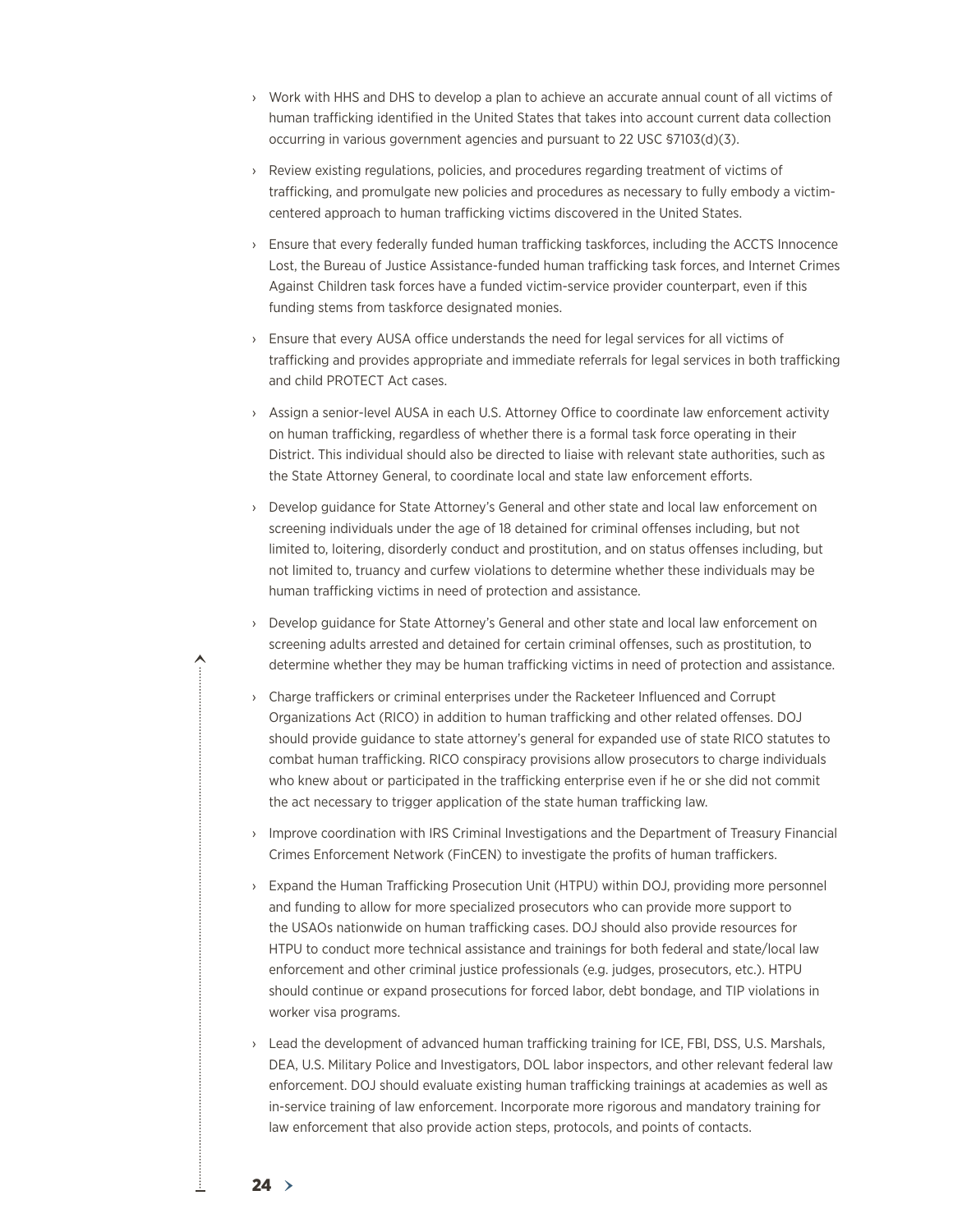- › Develop a coordinated effort to review and study all NHTRC tips in possession of the U.S. government.
- › Require all FBI field offices to report human trafficking offenses to Uniform Crime Reports/ National Incident-Based Reporting System (UCR/NIBRS). Encourage states to host trainings in 2012 for state points of contacts for UCR/NIBRS and train them on how to report human trafficking into UCR/NIBRS. Encourage and provide funding for states to move to the NIBRS system that provides more qualitative data that can be used by law enforcement.
- › Support the training of federal judges on human trafficking, particularly for courts where human trafficking cases are most likely to be referred. DOJ should also encourage increased and sustained training for federal prosecutors on human trafficking and have them connect more regularly with the Human Trafficking Prosecution Unit.
- › Require or highly encourage training for the juvenile justice system to identify victims through intake assessments, provide appropriate services for victims, and review existing protocols and procedures to include human trafficking, and a victim-centered approach, for the juvenile justice system.

# Department of Labor/Equal Employment OpportunityCommission

- › Review the requirements and regulations of worker visa programs in which trafficking victims have been found or alleged, including the H-1, H-2A, H-2B, J-1, A-3, and G-5 visas, in order to ensure traffickers are not using legitimate visa programs to support human trafficking.
- › Issue the standard set of practices that will reduce the likelihood that goods will be produced using forced labor or the worst forms of child labor, as required by the TVPRA of 2005 (22 U.S.C. 7112).
- › Continue to update the List of Goods made with forced labor or the worst forms of child labor, and enhance these lists to include key companies that use such labor to produce such goods and expand it to the United States.
- › Work to ensure a consistent national protocol so that the Wage & Hour division can make certification necessary for the T-Visa process and related survivor benefits, similar to the national protocol developed by DOL for U-visa certification.
- › Participate in an interagency working group to expand the 'Know Your Rights' campaign.
- › Develop and institute agency-wide trainings on detecting and responding to trafficking, with a particular focus on labor and health inspectors who may come into contact with trafficking in the course of performing their duties.
- › Designate funding for training and victim services.
- › Work with DHS to review existing regulations, policies, and procedures and recommend protections to encourage workers to report abusive employers directly or indirectly engaged in human trafficking and ensure that these workers are not deported or punished for reporting such abuse.
- › Work with the White House to prioritize the regulation of foreign labor recruiters for all visa programs through legislation and agency rules.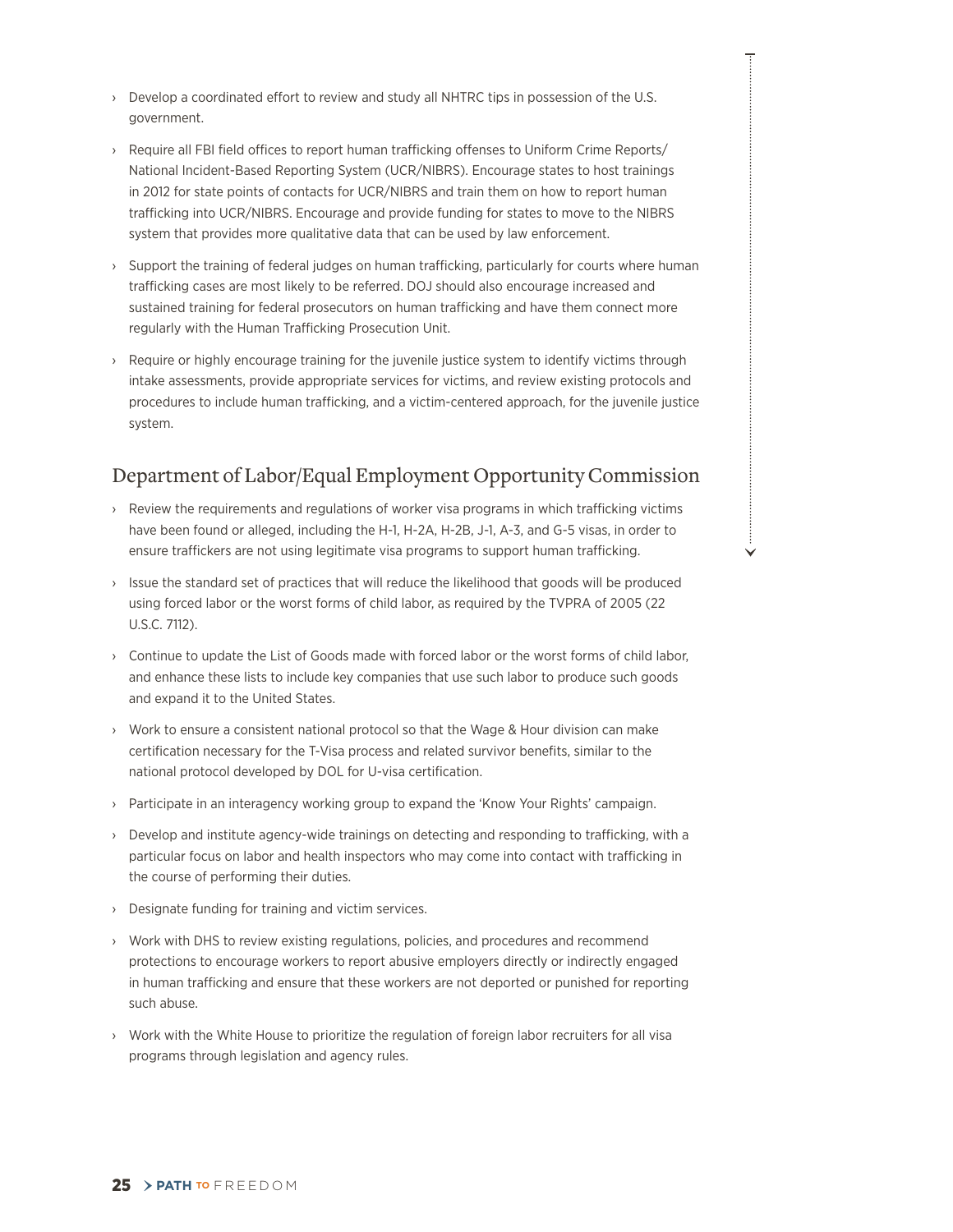### Department of State

- › Designate 5-15 countries as focus countries for targeted, long-term (3-5 year) investment in fighting human trafficking, forced labor and other forms of modern-day slavery.
- › Raise the status of the J/TIP office and ensure that the Trafficking in Persons report continues to be supported as a vital tool in the fight against trafficking.
- › Ensure that when senior officials travel, particularly at the Under Secretary level, such officials raise TIP issues with the foreign government.
- › Provide J/TIP with additional resources and increase the number of personnel to keep up with increasing responsibilities, as recommended by the DOS Office of the Inspector General.
- › Ensure that all chiefs of mission and political, labor and economic officers receive training on TIP before they begin their tours, where possible.
- › Develop a distance-learning course for any officers in the field responsible for TIP, both in terms of officers who have not received training before assignment and as refresher courses as the officers carry out their responsibilities.
- › Provide J/TIP with the ability, with the concurrence of the regional bureaus, to assign positions related to TIP at overseas missions.
- › Ensure that the Consular Affairs Bureau and U.S. embassies abroad work to increase education of visa holders before they depart their country, and are able to receive information about instances of trafficking by individuals who are in or return to their country of origin.

#### United States Agency for International Development

- › Fully implement USAID's 2012 Counter-Trafficking in Persons Policy (C-TIP policy).
- › Fully integrate efforts to combat human trafficking into USAID rule of law, human rights, good governance, livelihoods, poverty reduction, social protection, gender equality, and other relevant programs, including proper funding and full implementation of Programming Objective One of the CTIP policy (relating to integrating C-TIP programs into other USAID initiatives and programs).
- › Consider awarding points for proposals that integrate human trafficking; and incorporating evaluation of the added impact of programs that integrate human trafficking.
- › Participate in efforts to identify and make additional investments in focus countries consistent with Programming Objective Four of the C-TIP policy (relating to augmenting C-TIP investments in critical TIP challenge countries).
- › Complete and roll out the C-TIP Policy Field Manual to assist missions in the implementation of the five programming objectives of the C-TIP policy, consult civil society experts on human trafficking on the content, where feasible.
- › Provide training for USAID personnel in Washington D.C. and in the field to ensure meaningful integration of C-TIP programs.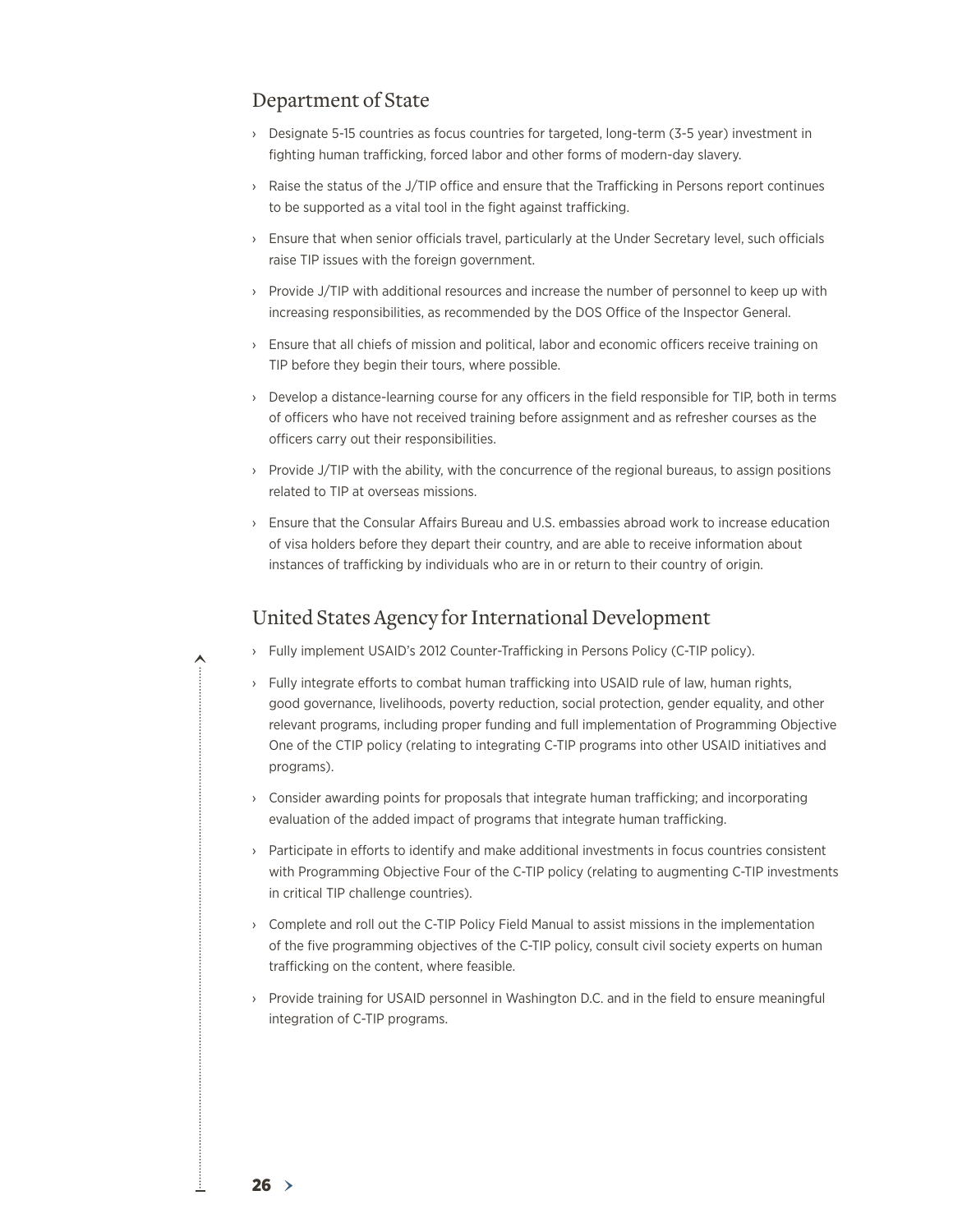- › Support interagency collaboration at the mission level.
- › Encourage regional cooperation between host governments and U.S. agencies, and work with other donors to maximize impact in focus countries.
- › Support hands-on training for host government officials and frontline workers in focus countries.

# U.S. Securities and Exchange Commission

› Begin vigorous enforcement of the Rule implementing Section 1502 of the Dodd-Frank Act (the DRC Conflict Minerals provision), with attention to due diligence requirements addressing forced and child labor.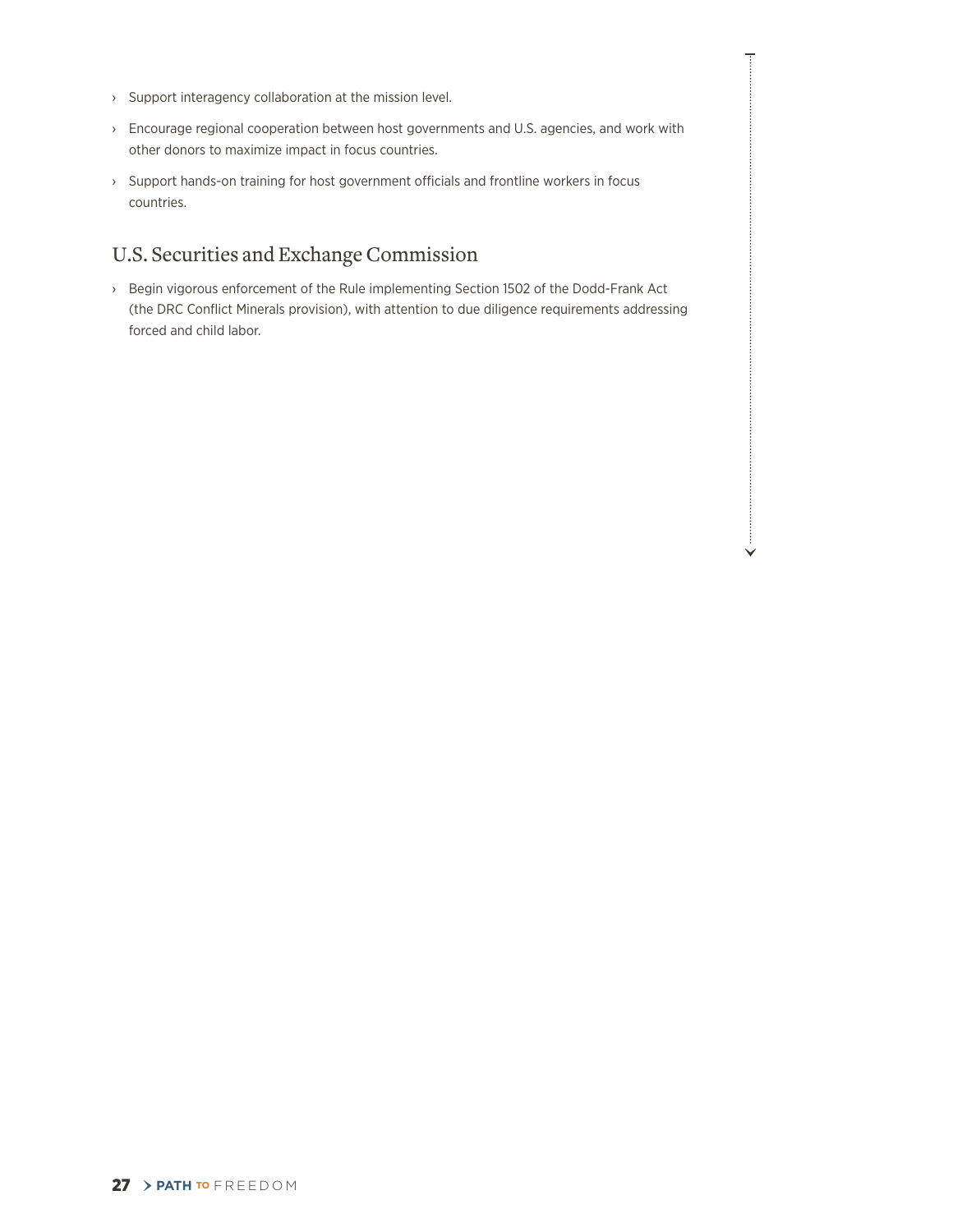

AUSA: Assistant U.S. Attorney **DOD:** Department of Defense **DHS:** Department of Homeland Security **DOI:** Department of the Interior DOJ: Department of Justice DOL: Department of Labor **DOS: Department of State** EEOC: Equal Employment Opportunity Commission FinCEN: Financial Crimes Enforcement Network **HHS:** Department of Health and Human Services **HSI:** Homeland Security Investigations HTPU: Human Trafficking Prosecution Unit ILAB: Bureau of International Labor Assistance J/TIP: Office to Monitor and Combat Trafficking in Persons NHTRC: National Human Trafficking Resource Center OMB: Office of Management and Budget OVC: Office for Victims of Crime PITF: President's Interagency Task Force RICO: Racketeer Influenced and Corrupt Organizations Act **SEC:** U.S. Securities and Exchange Commission **SPOG:** Senior Policy Operating Group TIP: Trafficking in Persons TVPA: Trafficking Victims Protection Act, reauthorized in 2003, 2005, 2008 UCR/NIBRS: Uniform Crime Reports/National Incident-Based Reporting System USAO: U.S. Attorneys' Office USAID: U.S. Agency for International Development **USDA: U.S. Department of Agriculture** 

ㅅ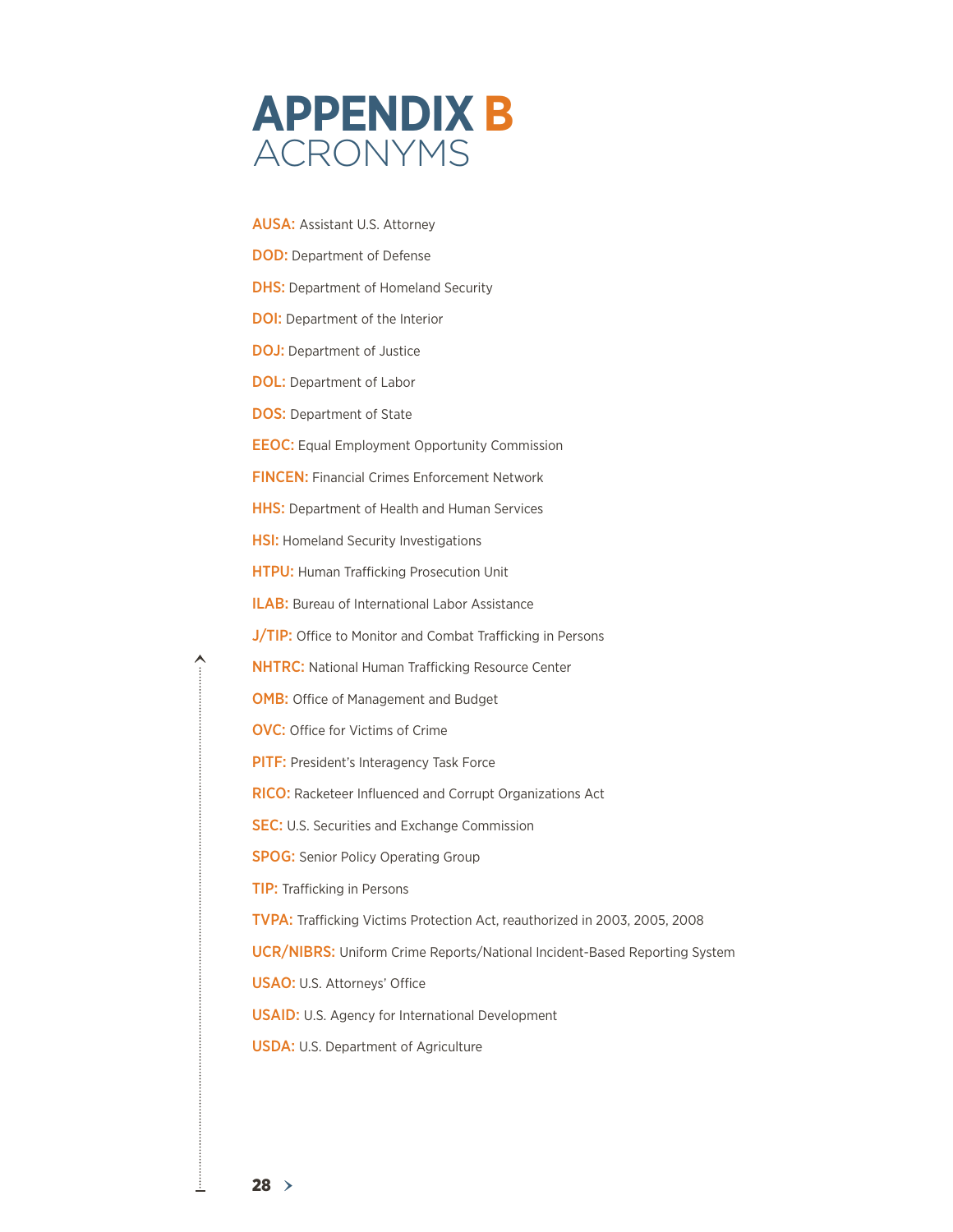#### Alliance to End Slavery and Trafficking (ATEST)

#### Coalition to Abolish Slavery and Trafficking

Stephanie Richard, *Policy & Legal Services Director* stephanie@castla.org

#### Coalition of Immokalee Workers

Steve Hitov, *General Counsel* stevehitov@ciw-online.org

#### ECPAT-USA

Marina Colby, *Director, Public Policy and Government Relations* mcolby@ecpatusa.org

#### Free the Slaves

Karen Stauss, *Director of Programs* karen.stauss@freetheslaves.net

#### International Justice Mission

Holly Burkhalter, *Vice President, Government Relations* hburkhalter@ijm.org

#### Not For Sale

Jill Morris, *Managing Director* jill@notforsalecampaign.org

#### Polaris Project

Mary Ellison, *Director of Policy* mellison@polarisproject.org

#### Safe Horizon

Keeli Sorensen, *Director Training and Advocacy Anti-Trafficking Program* keeli.sorensen@safehorizon.org

#### Solidarity Center

Neha Misra, *Senior Specialist Migration & Human Trafficking* Nmisra@solidaritycenter.org

#### Verité

Shawn MacDonald, *Senior Advisor* smacdonald@verite.org

#### Vital Voices Global Partnership

Melysa Sperber, *Senior Program Officer, Human Rights* melysasperber@vitalvoices.org

#### World Vision

Jesse Eaves, *Senior Policy Advisor, Children In Crisis* jeaves@worldvision.org